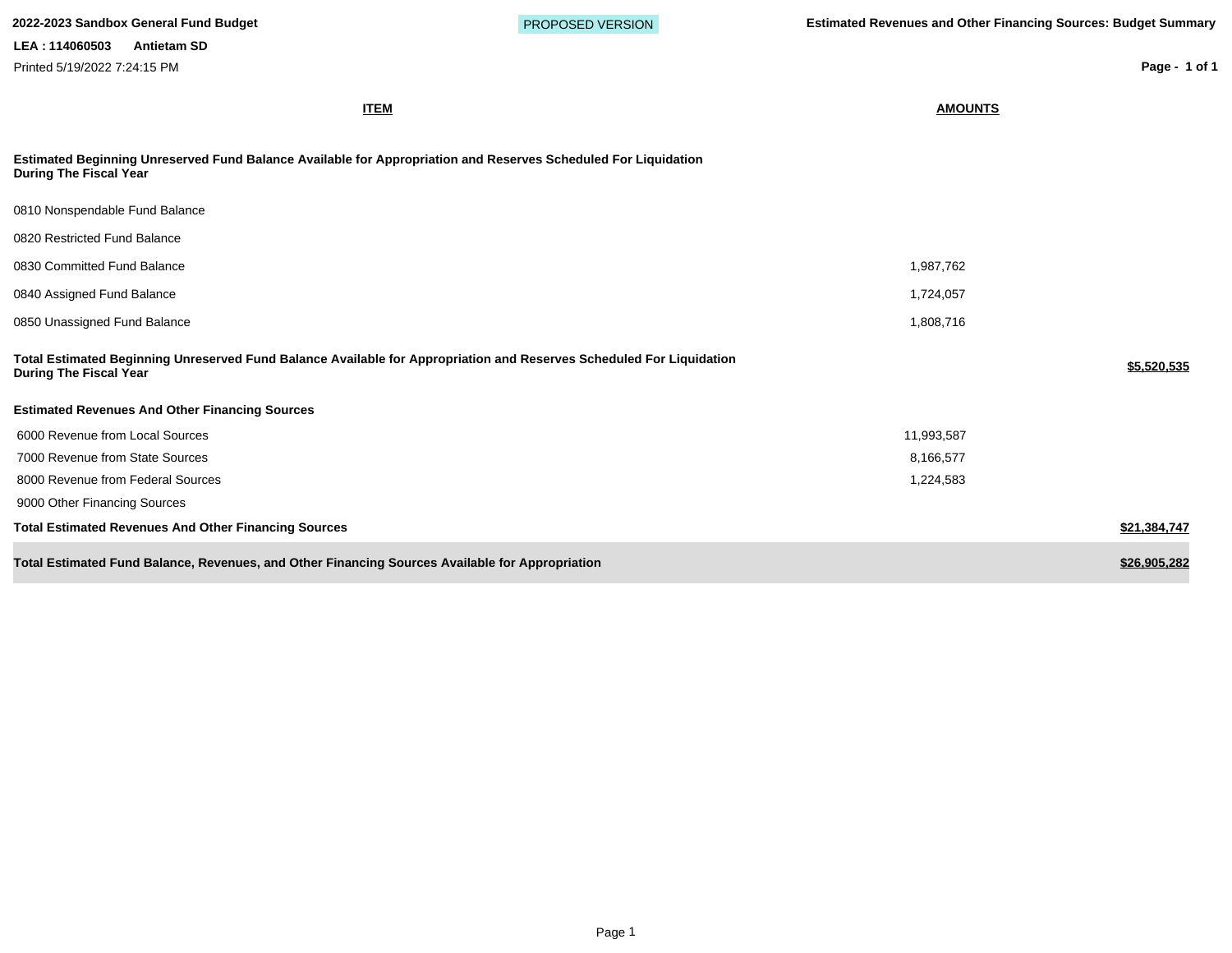**LEA : 114060503 Antietam SD** Printed 5/19/2022 7:24:16 PM

**Amount**

**Page - 1 of 2**

#### **REVENUE FROM LOCAL SOURCES**

| 6111 Current Real Estate Taxes                                                  | 10,303,587   |
|---------------------------------------------------------------------------------|--------------|
| 6112 Interim Real Estate Taxes                                                  | 2,500        |
| 6113 Public Utility Realty Taxes                                                | 10,000       |
| 6150 Current Act 511 Taxes - Proportional Assessments                           | 1,000,000    |
| 6400 Delinguencies on Taxes Levied / Assessed by the LEA                        | 350,000      |
| 6500 Earnings on Investments                                                    | 2,500        |
| 6700 Revenues from LEA Activities                                               | 9,000        |
| 6800 Revenues from Intermediary Sources / Pass-Through Funds                    | 240,000      |
| 6910 Rentals                                                                    | 500          |
| 6920 Contributions and Donations from Private Sources                           | 500          |
| 6940 Tuition from Patrons                                                       | 25,000       |
| 6990 Refunds and Other Miscellaneous Revenue                                    | 50,000       |
| <b>REVENUE FROM LOCAL SOURCES</b>                                               | \$11,993,587 |
| <b>REVENUE FROM STATE SOURCES</b>                                               |              |
| 7111 Basic Education Funding-Formula                                            | 4,064,633    |
| 7112 Basic Education Funding-Social Security                                    | 411,820      |
| 7160 Tuition for Orphans Subsidy                                                | 50,000       |
| 7271 Special Education funds for School-Aged Pupils                             | 769,204      |
| 7311 Pupil Transportation Subsidy                                               | 100,000      |
| 7312 Nonpublic and Charter School Pupil Transportation Subsidy                  | 25,000       |
| 7320 Rental and Sinking Fund Payments / Building Reimbursement Subsidy          | 70,000       |
| 7330 Health Services (Medical, Dental, Nurse, Act 25)                           | 24,000       |
| 7340 State Property Tax Reduction Allocation                                    | 571,880      |
| 7360 Safe Schools                                                               | 30,000       |
| 7505 Ready to Learn Block Grant                                                 | 167,132      |
| 7820 State Share of Retirement Contributions                                    | 1,882,908    |
| <b>REVENUE FROM STATE SOURCES</b>                                               | \$8,166,577  |
| <b>REVENUE FROM FEDERAL SOURCES</b>                                             |              |
| 8514 NCLB, Title I - Improving the Academic Achievement of the<br>Disadvantaged | 295,851      |
| 8515 NCLB, Title II - Preparing, Training and Recruiting High Quality           | 39,858       |
| <b>Teachers and Principals</b><br>8517 NCLB, Title IV - 21St Century Schools    | 24,780       |
|                                                                                 |              |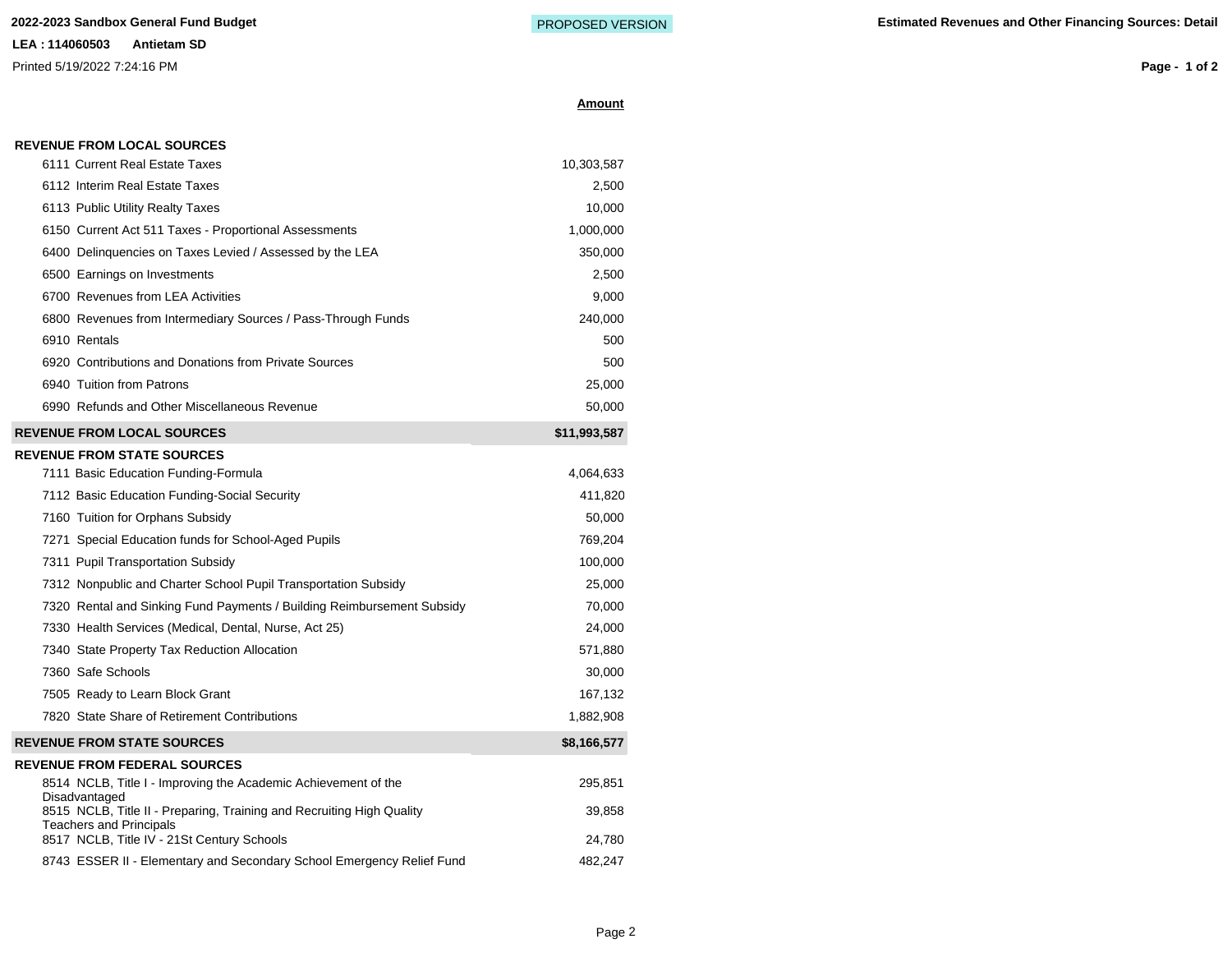Printed 5/19/2022 7:24:16 PM

**Amount**

**Page - 2 of 2**

| <b>REVENUE FROM FEDERAL SOURCES</b><br>8744 ARP ESSER - Elementary and Secondary School Emergency Relief<br>Fund | 381.847     |
|------------------------------------------------------------------------------------------------------------------|-------------|
| <b>REVENUE FROM FEDERAL SOURCES</b>                                                                              | \$1.224.583 |
| <b>TOTAL ESTIMATED REVENUES AND OTHER SOURCES</b>                                                                | 21.384.747  |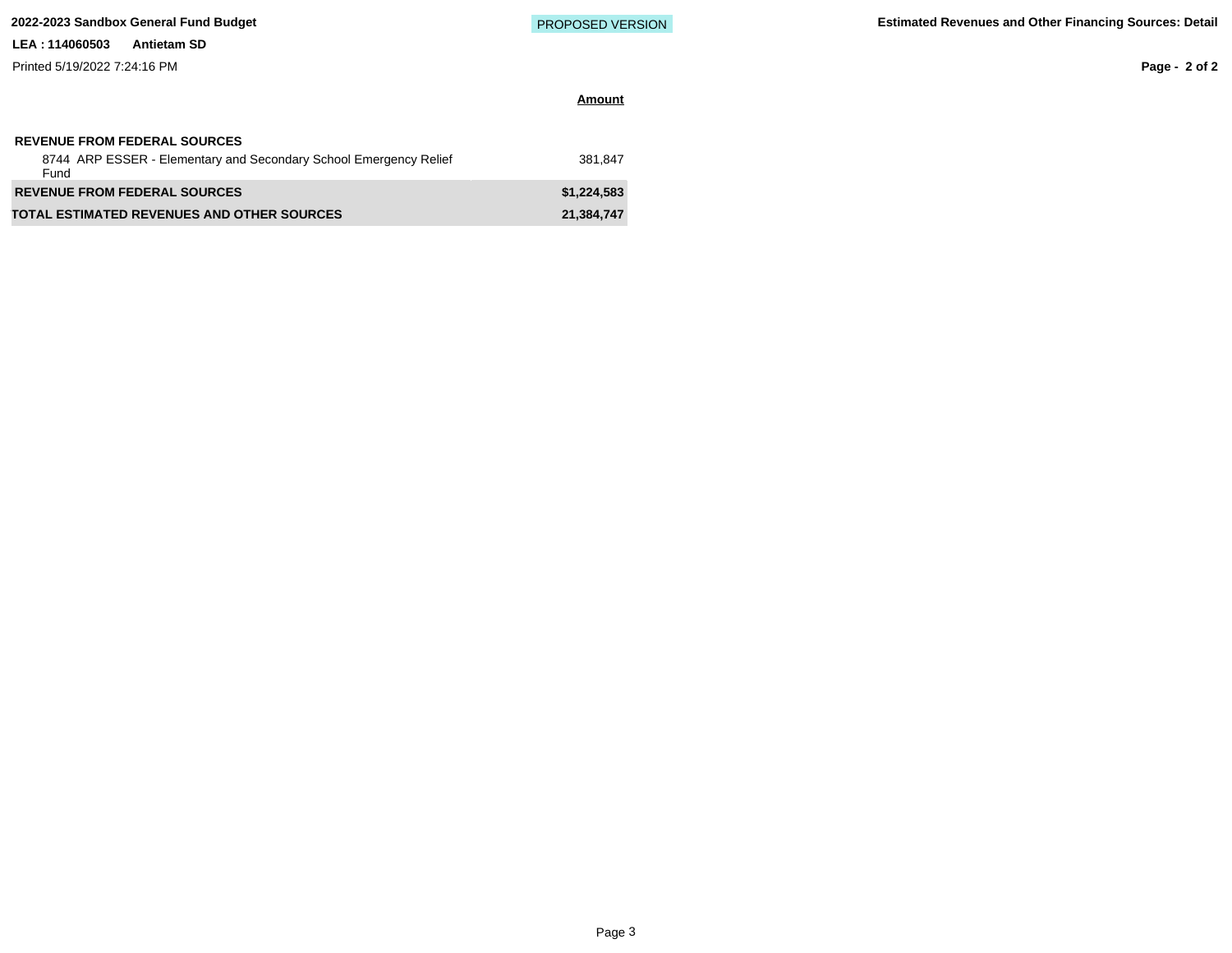**2022-2023 Sandbox General Fund Budget State Tax Rate (RETR) Report** Real Estate Tax Rate (RETR) Report

**AUN: 114060503 Antietam SD** Printed 5/19/2022 7:24:18 PM

Page 4

**Multi-County Rebalancing Based on Methodology of Section 672.1 of School Code**

**Page - 1 of 3**

|    | Act 1 Index (current): 5.0%                           |               |               |
|----|-------------------------------------------------------|---------------|---------------|
|    | <b>Calculation Method:</b>                            | Rate          |               |
|    | Approx. Tax Revenue from RE Taxes:                    | \$10,303,587  |               |
|    | <b>Amount of Tax Relief for Homestead Exclusions</b>  | \$571,880     |               |
|    | <b>Total Approx. Tax Revenue:</b>                     | \$10,875,467  |               |
|    | Approx. Tax Levy for Tax Rate Calculation:            | \$11,533,143  |               |
|    |                                                       | <b>Berks</b>  | Total         |
|    | 2021-22 Data                                          |               |               |
|    | a. Assessed Value                                     | \$255,211,615 | \$255,211,615 |
|    | b. Real Estate Mills                                  | 43.8200       |               |
| L. | 2022-23 Data                                          |               |               |
|    | c. 2020 STEB Market Value                             | \$341,945,568 | \$341,945,568 |
|    | d. Assessed Value                                     | \$254,538,575 | \$254,538,575 |
|    | e. Assessed Value of New Constr/ Renov                | \$0           | \$0           |
|    | 2021-22 Calculations                                  |               |               |
|    | f. 2021-22 Tax Levy                                   | \$11,183,373  | \$11,183,373  |
|    | $(a * b)$                                             |               |               |
|    | 2022-23 Calculations                                  |               |               |
| Ш. | g. Percent of Total Market Value                      | 100.00000%    | 100.00000%    |
|    | h. Rebalanced 2021-22 Tax Levy                        | \$11,183,373  | \$11,183,373  |
|    | (f Total $*$ g)                                       |               |               |
|    | i. Base Mills Subject to Index                        | 43.8200       |               |
|    | (h / a * 1000) if no reassessment                     |               |               |
|    | $(h / (d-e) * 1000)$ if reassessment                  |               |               |
|    | <b>Calculation of Tax Rates and Levies Generated</b>  |               |               |
|    | j. Weighted Avg. Collection Percentage                | 94.00000%     | 94.00000%     |
|    | k. Tax Levy Needed                                    | \$11,533,143  | \$11,533,143  |
|    | (Approx. Tax Levy * g)                                |               |               |
|    | I. 2022-23 Real Estate Tax Rate                       | 45.3100       |               |
|    | $(k/d * 1000)$                                        |               |               |
| ш. | m. Tax Levy Generated by Mills                        | \$11,533,143  | \$11,533,143  |
|    | $(1/1000 * d)$                                        |               |               |
|    | n. Tax Levy minus Tax Relief for Homestead Exclusions |               | \$10,961,263  |
|    | (m - Amount of Tax Relief for Homestead Exclusions)   |               |               |
|    | o. Net Tax Revenue Generated By Mills                 |               | \$10,303,587  |
|    | (n * Est. Pct. Collection)                            |               |               |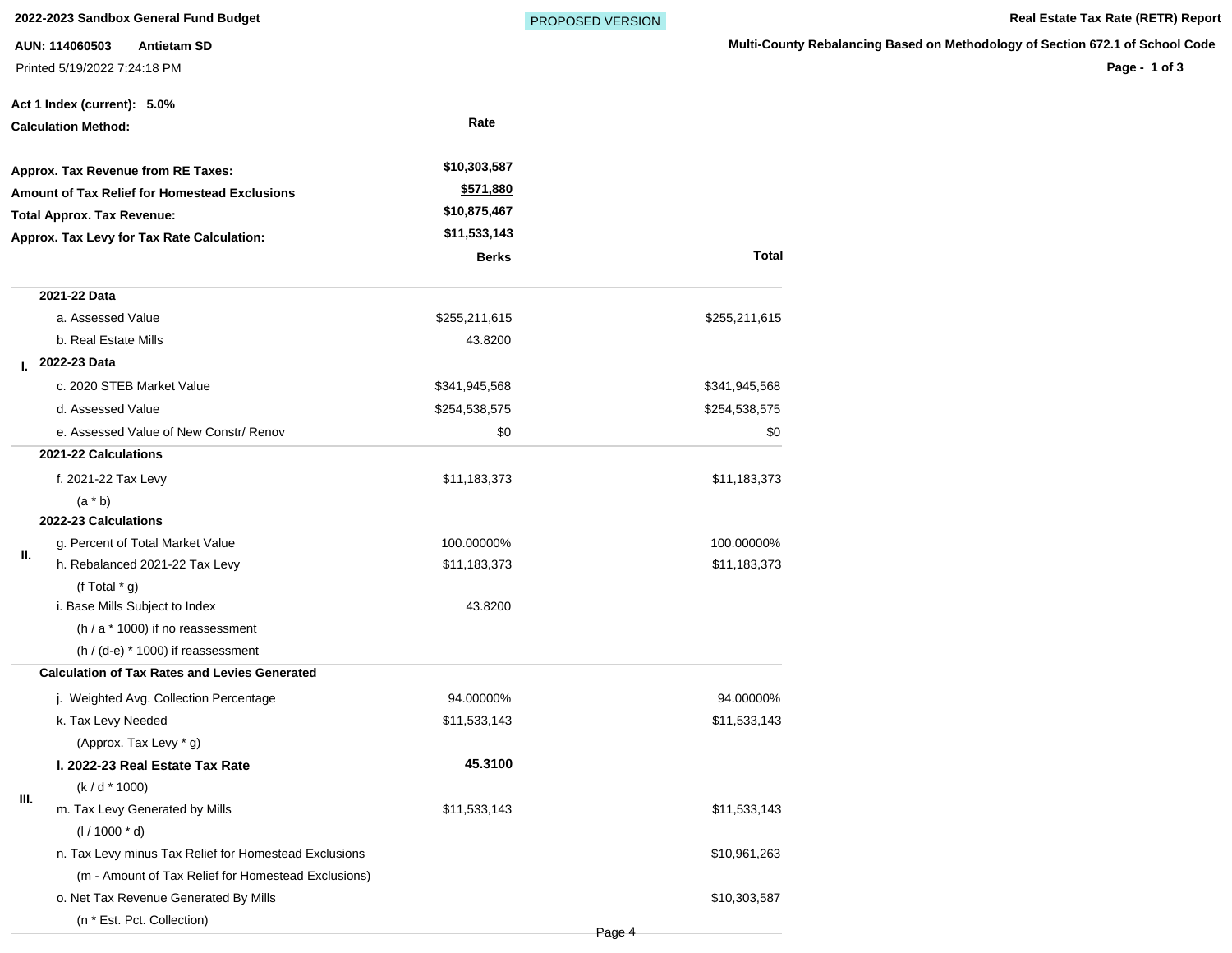|     | 2022-2023 Sandbox General Fund Budget         |              | PROPOSED VERSION |                       |
|-----|-----------------------------------------------|--------------|------------------|-----------------------|
|     | AUN: 114060503<br><b>Antietam SD</b>          |              |                  | <b>Multi-County I</b> |
|     | Printed 5/19/2022 7:24:18 PM                  |              |                  |                       |
|     | Act 1 Index (current): 5.0%                   |              |                  |                       |
|     | <b>Calculation Method:</b>                    | Rate         |                  |                       |
|     | Approx. Tax Revenue from RE Taxes:            | \$10,303,587 |                  |                       |
|     | Amount of Tax Relief for Homestead Exclusions | \$571,880    |                  |                       |
|     | <b>Total Approx. Tax Revenue:</b>             | \$10,875,467 |                  |                       |
|     | Approx. Tax Levy for Tax Rate Calculation:    | \$11,533,143 |                  |                       |
|     |                                               | <b>Berks</b> |                  | <b>Total</b>          |
|     | <b>Index Maximums</b>                         |              |                  |                       |
|     | p. Maximum Mills Based On Index               | 46.0110      |                  |                       |
|     | $(i * (1 + Index))$                           |              |                  |                       |
|     | q. Mills In Excess of Index                   | 0.0000       |                  |                       |
|     | $(if (l > p), (l - p))$                       |              |                  |                       |
|     | r. Maximum Tax Levy Based On Index            | \$11,711,574 |                  | \$11,711,574          |
| IV. | $(p / 1000 * d)$                              |              |                  |                       |
|     | s. Millage Rate within Index?                 | Yes          |                  |                       |
|     | $($ lf $I > p$ Then No)                       |              |                  |                       |
|     | t. Tax Levy In Excess of Index                | \$0          |                  | \$0                   |
|     | $(if (m > r), (m - r))$                       |              |                  |                       |
|     | u. Tax Revenue In Excess of Index             | \$0          |                  | \$0                   |
|     | (t * Est. Pct. Collection)                    |              |                  |                       |

| Information Related to Property Tax Relief    |        |     |
|-----------------------------------------------|--------|-----|
| Assessed Value Exclusion per Homestead        | \$0.00 |     |
| Number of Homestead/Farmstead Properties      |        |     |
| Median Assessed Value of Homestead Properties |        | \$0 |

**Rebalancing Based on Methodology of Section 672.1 of School Code** 

**Page - 2 of 3**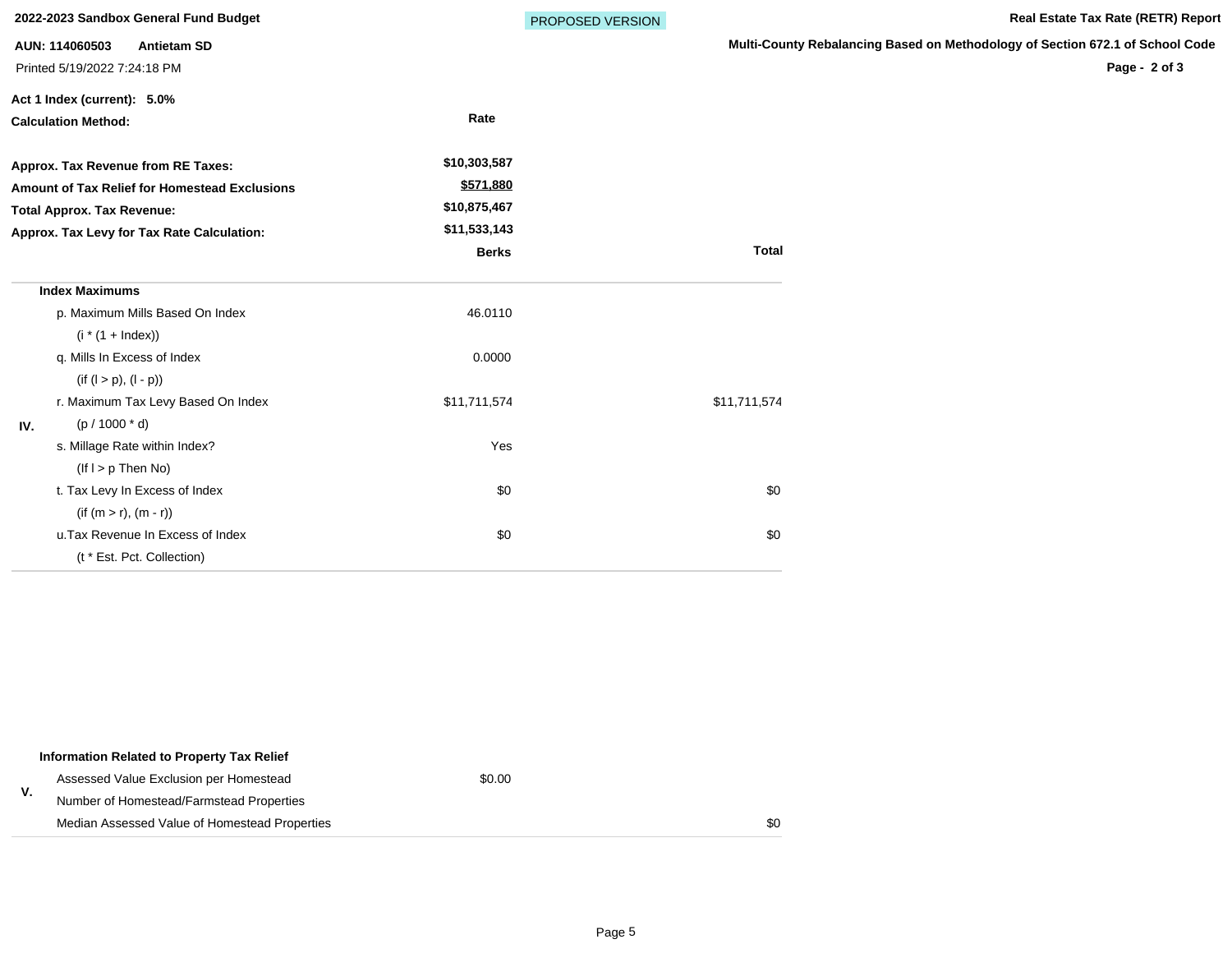| 2022-2023 Sandbox General Fund Budget                                                                                                                                  |                                                                           | <b>PROPOSED VERSION</b> |                      | <b>Real Estate Tax Rate (RETR) Report</b>                                                      |
|------------------------------------------------------------------------------------------------------------------------------------------------------------------------|---------------------------------------------------------------------------|-------------------------|----------------------|------------------------------------------------------------------------------------------------|
| AUN: 114060503<br><b>Antietam SD</b><br>Printed 5/19/2022 7:24:18 PM                                                                                                   |                                                                           |                         |                      | Multi-County Rebalancing Based on Methodology of Section 672.1 of School Code<br>Page - 3 of 3 |
| Act 1 Index (current): 5.0%<br><b>Calculation Method:</b>                                                                                                              | Rate                                                                      |                         |                      |                                                                                                |
| Approx. Tax Revenue from RE Taxes:<br>Amount of Tax Relief for Homestead Exclusions<br><b>Total Approx. Tax Revenue:</b><br>Approx. Tax Levy for Tax Rate Calculation: | \$10,303,587<br>\$571,880<br>\$10,875,467<br>\$11,533,143<br><b>Berks</b> |                         | <b>Total</b>         |                                                                                                |
| State Property Tax Reduction Allocation used for: Homestead Exclusions<br>Prior Year State Property Tax Reduction Allocation used for: Homestead Exclusions            |                                                                           | \$571,880               | Lowering RE Tax Rate | \$571,880                                                                                      |
| <b>Amount of Tax Relief from State/Local Sources</b>                                                                                                                   |                                                                           |                         |                      | \$571,880                                                                                      |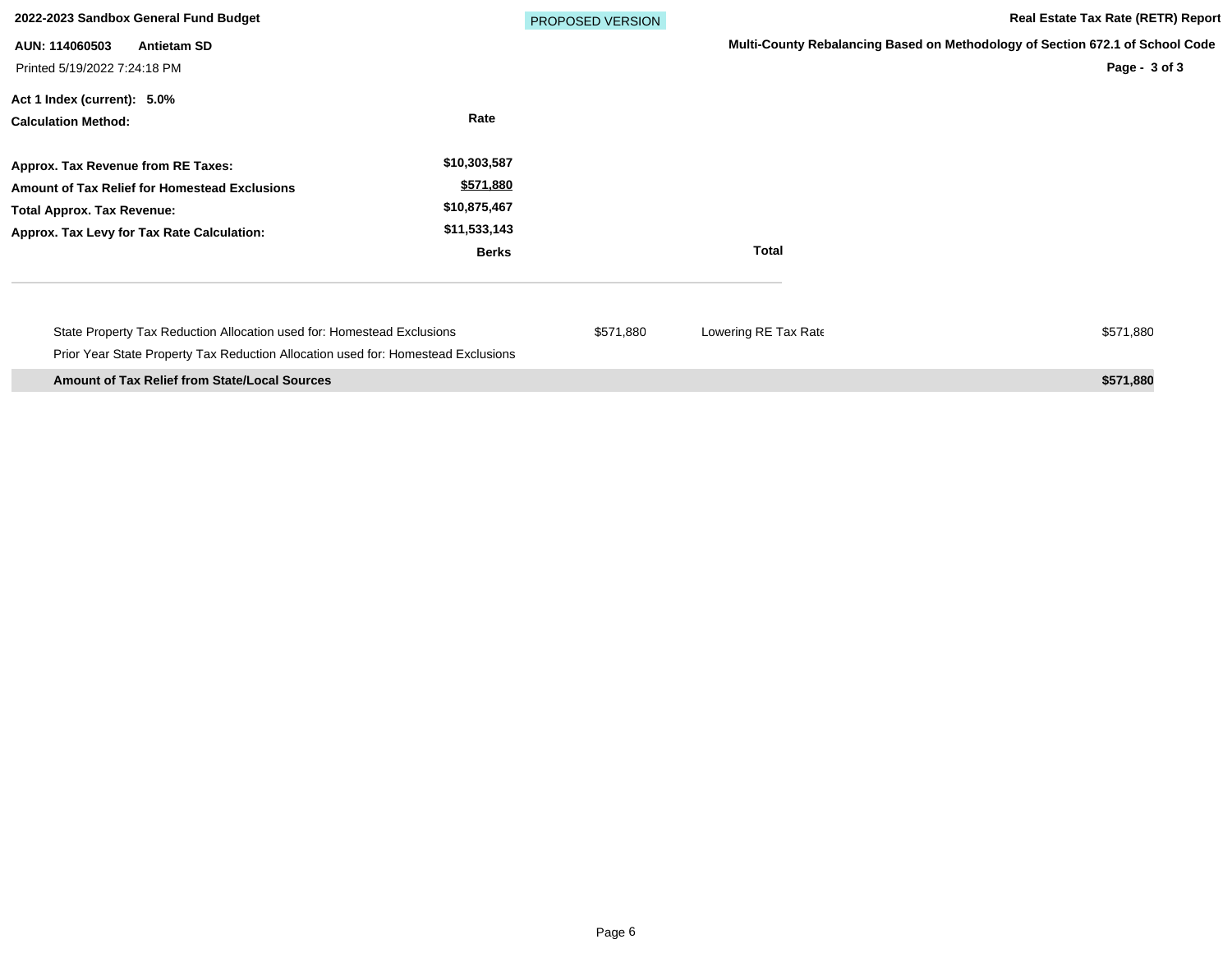Printed 5/19/2022 7:24:20 PM

**REAL ESTATE, PER CAPITA (SEC. 679), EIT/PIT (ACT 1), LOCAL ENABLING (ACT 511)**

**Market Value Mills (511 Limit)**

**Page - 1 of 1**

# **CODE**

|         |                                                              |                          |                             | <b>Act 511 Tax Limit</b>    | -->         | 341.945.568 X                   |              | 12                       |                | 4,103,347                 |
|---------|--------------------------------------------------------------|--------------------------|-----------------------------|-----------------------------|-------------|---------------------------------|--------------|--------------------------|----------------|---------------------------|
|         | <b>Total Act 511, Current Taxes</b>                          |                          |                             |                             |             |                                 |              |                          |                | 1,000,000                 |
|         | <b>Total Current Act 511 Taxes- Proportional Assessments</b> |                          |                             |                             |             |                                 |              | 1,000,000                |                | 1,000,000                 |
| 6159    | Current Act 511 Taxes, Other Proportional Assessments        |                          |                             | $\mathbf 0$                 |             | $\mathbf 0$                     |              | $\Omega$                 |                | $\Omega$                  |
| 6157    | <b>Current Act 511 Mercantile Taxes</b>                      |                          |                             | 0.000                       |             | 0.000                           |              | 0                        |                |                           |
| 6156    | Current Act 511 Mechanical Device Taxes- Percentage          |                          |                             | 0.000%                      |             | 0.000%                          |              | 0                        |                |                           |
| 6155    | Current Act 511 Business Privilege Taxes                     |                          |                             | 0.000                       |             | 0.000                           |              | 0                        |                |                           |
| 6154    | <b>Current Act 511 Amusement Taxes</b>                       |                          |                             | 0.000%                      |             | 0.000%                          |              | $\Omega$                 |                | $\Omega$                  |
| 6153    | Current Act 511 Real Estate Transfer Taxes                   |                          |                             | 0.500%                      |             | 0.000%                          |              | 150,000                  |                | 150,000                   |
| 6152    | Current Act 511 Occupation Taxes                             |                          |                             | 0.000                       |             | 0.000                           |              | $\Omega$                 |                | $\Omega$                  |
| 6151    | Current Act 511 Earned Income Taxes                          |                          |                             | 0.500%                      |             | 0.000%                          |              | 850,000                  |                | 850,000                   |
| 6150    | Current Act 511 Taxes- Proportional Assessments              |                          |                             | Rate                        |             | Add'l Rate (if appl.)           |              | Tax Levy                 |                | <b>Estimated Revenue</b>  |
|         | Total Current Act 511 Taxes - Flat Rate Assessments          |                          |                             |                             |             |                                 |              | $\bf{0}$                 |                | $\bf{0}$                  |
| 6149    | Current Act 511 Taxes, Other Flat Rate Assessments           |                          |                             | \$0.00                      |             | \$0.00                          |              | $\Omega$                 |                | 0                         |
| 6146    | Current Act 511 Mechanical Device Taxes- Flat Rate           |                          |                             | \$0.00                      |             | \$0.00                          |              | 0                        |                |                           |
| 6145    | Current Act 511 Business Privilege Taxes- Flat Rate          |                          |                             | \$0.00                      |             | \$0.00                          |              | 0                        |                |                           |
| 6144    | <b>Current Act 511 Trailer Taxes</b>                         |                          |                             | \$0.00                      |             | \$0.00                          |              | 0                        |                |                           |
| 6143    | <b>Current Act 511 Local Services Taxes</b>                  |                          |                             | \$0.00                      |             | \$0.00                          |              | $\Omega$                 |                |                           |
| 6142    | Current Act 511 Occupation Taxes- Flat Rate                  |                          |                             | \$0.00                      |             | \$0.00                          |              | $\Omega$                 |                | $\Omega$                  |
| 6141    | Current Act 511 Per Capita Taxes                             |                          |                             | \$0.00                      |             | \$0.00                          |              | $\Omega$                 |                | 0                         |
| 6140    | Current Act 511 Taxes- Flat Rate Assessments                 |                          |                             | Rate                        |             | Add'l Rate (if appl.)           |              | Tax Levy                 |                | <b>Estimated Revenue</b>  |
| 6120    | <b>Current Per Capita Taxes, Section 679</b>                 |                          |                             | Rate<br>\$0.00              |             |                                 |              |                          |                | <b>Estimated Revenue</b>  |
| Totals: | 254,538,575                                                  |                          | 11,533,143 -                |                             | $571,880 =$ |                                 | 10,961,263 X |                          | $94.00000\% =$ | 10,303,587                |
| Berks   | 254,538,575                                                  | 45.3100                  | 11,533,143                  |                             |             |                                 |              |                          | 94.00000%      |                           |
|         | County Name Taxable Assessed Value                           | <b>Real Estate Mills</b> | Tax Levy Generated by Mills | <b>Homestead Exclusions</b> |             | Exclusions                      |              | <b>Percent Collected</b> |                | <b>Generated By Mills</b> |
|         | 6111 Current Real Estate Taxes                               |                          |                             | Amount of Tax Relief for    |             | <b>Tax Levy Minus Homestead</b> |              |                          |                | Net Tax Revenue           |
|         |                                                              |                          |                             |                             |             |                                 |              |                          |                |                           |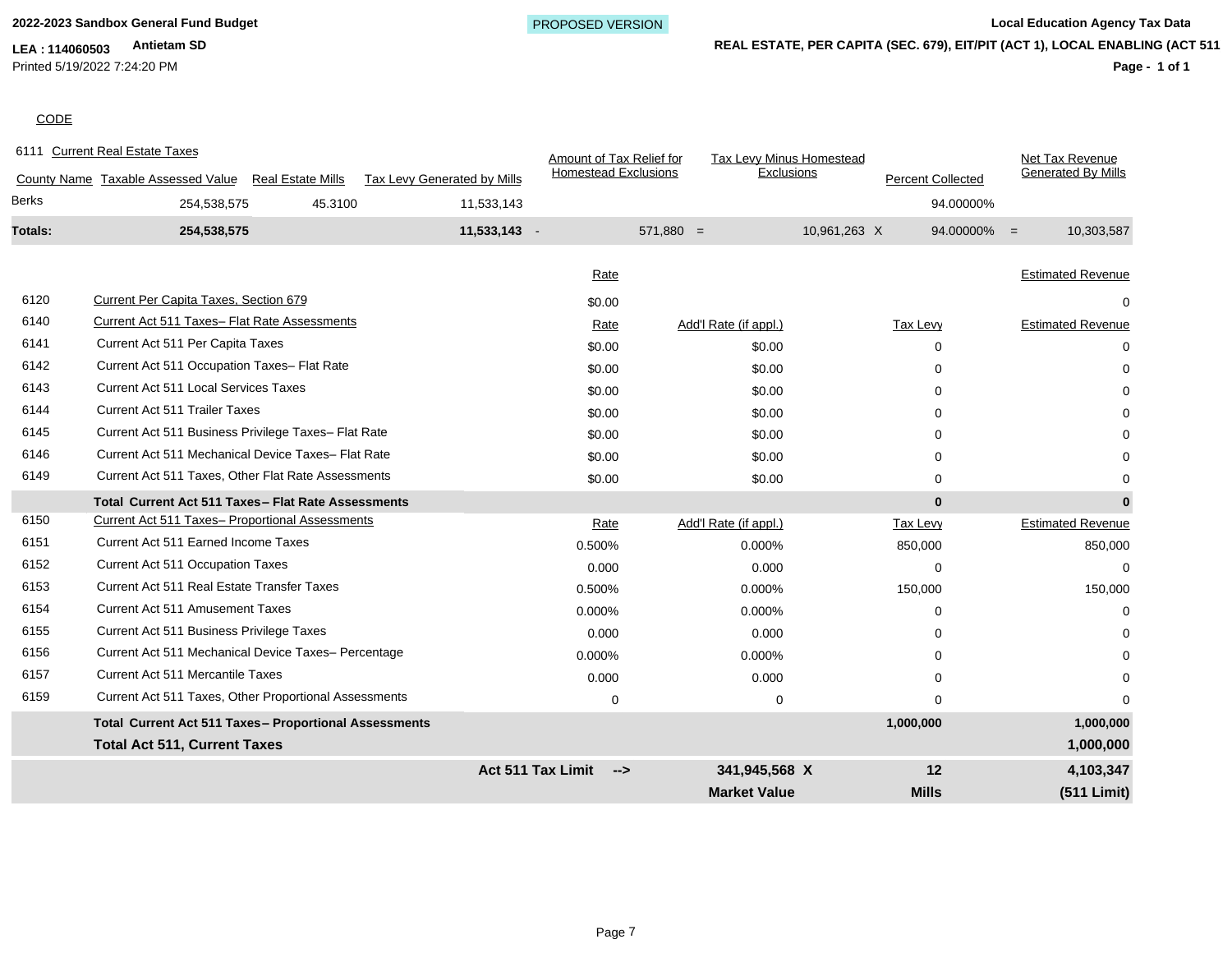Printed 5/19/2022 7:24:22 PM

| Page - 1 of 1 |  |  |
|---------------|--|--|
|               |  |  |

| <b>Tax</b>          |                                                 | Tax Rate Charged in:<br>Percent<br>Less than | <b>Additional Tax Rate</b><br>Charged in: |                   |            | Percent | Less than |                        |       |                         |         |                   |                             |
|---------------------|-------------------------------------------------|----------------------------------------------|-------------------------------------------|-------------------|------------|---------|-----------|------------------------|-------|-------------------------|---------|-------------------|-----------------------------|
| <b>Functio</b><br>n | <b>Description</b>                              | 2021-22<br>(Rebalanced)                      | 2022-23                                   | Change in<br>Rate |            |         |           | or equal to  <br>Index | Index | 2021-22<br>(Rebalanced) | 2022-23 | Change in<br>Rate | or equal to<br><b>Index</b> |
| 6111                | <b>Current Real Estate Taxes</b>                |                                              |                                           |                   |            |         |           |                        |       |                         |         |                   |                             |
|                     | <b>Berks</b>                                    | 43.8200                                      | 45.3100                                   | 3.41%             | Yes        | 5.0%    |           |                        |       |                         |         |                   |                             |
|                     | Current Act 511 Taxes- Proportional Assessments |                                              |                                           |                   |            |         |           |                        |       |                         |         |                   |                             |
| 6151                | Current Act 511 Earned Income Taxes             | 0.500%                                       | 0.500%                                    | $0.00\%$          | <b>Yes</b> | 5.0%    |           |                        |       |                         |         |                   |                             |
| 6153                | Current Act 511 Real Estate Transfer Taxes      | 0.500%                                       | 0.500%                                    | $0.00\%$          | <b>Yes</b> | 5.0%    |           |                        |       |                         |         |                   |                             |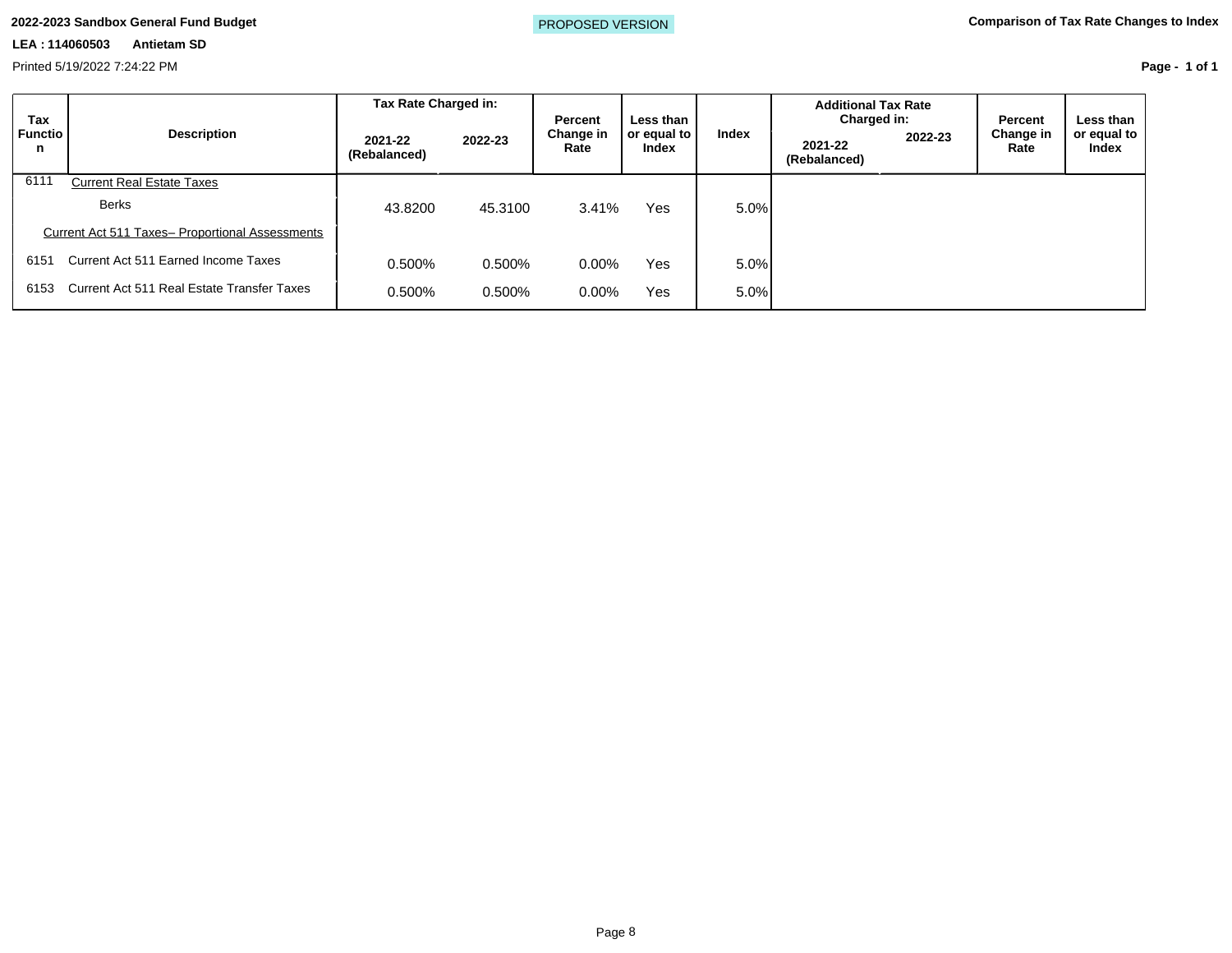| LEA: 114060503<br><b>Antietam SD</b>                         |               |
|--------------------------------------------------------------|---------------|
| Printed 5/19/2022 7:24:23 PM                                 | Page - 1 of 1 |
| <b>Description</b>                                           | <u>Amount</u> |
| 1000 Instruction                                             |               |
| 1100 Regular Programs - Elementary / Secondary               | 8,542,739     |
| 1200 Special Programs - Elementary / Secondary               | 4,611,886     |
| 1300 Vocational Education                                    | 395,000       |
| 1400 Other Instructional Programs - Elementary / Secondary   | 29,588        |
| 1500 Nonpublic School Programs                               | 30,000        |
| <b>Total Instruction</b>                                     | \$13,609,213  |
| 2000 Support Services                                        |               |
| 2100 Support Services - Students                             | 762,557       |
| 2200 Support Services - Instructional Staff                  | 795,689       |
| 2300 Support Services - Administration                       | 1,726,082     |
| 2400 Support Services - Pupil Health                         | 235,379       |
| 2500 Support Services - Business                             | 475,956       |
| 2600 Operation and Maintenance of Plant Services             | 2,002,197     |
| 2700 Student Transportation Services                         | 259,677       |
| 2800 Support Services - Central                              | 540,199       |
| 2900 Other Support Services                                  | 9,000         |
| <b>Total Support Services</b>                                | \$6,806,736   |
| 3000 Operation of Non-Instructional Services                 |               |
| 3200 Student Activities                                      | 505,163       |
| 3300 Community Services                                      | 19,500        |
| <b>Total Operation of Non-Instructional Services</b>         | \$524,663     |
| 5000 Other Expenditures and Financing Uses                   |               |
| 5100 Debt Service / Other Expenditures and Financing Uses    | 1,710,557     |
| 5900 Budgetary Reserve                                       | 100,000       |
| <b>Total Other Expenditures and Financing Uses</b>           | \$1,810,557   |
| <b>Total Estimated Expenditures and Other Financing Uses</b> | \$22,751,169  |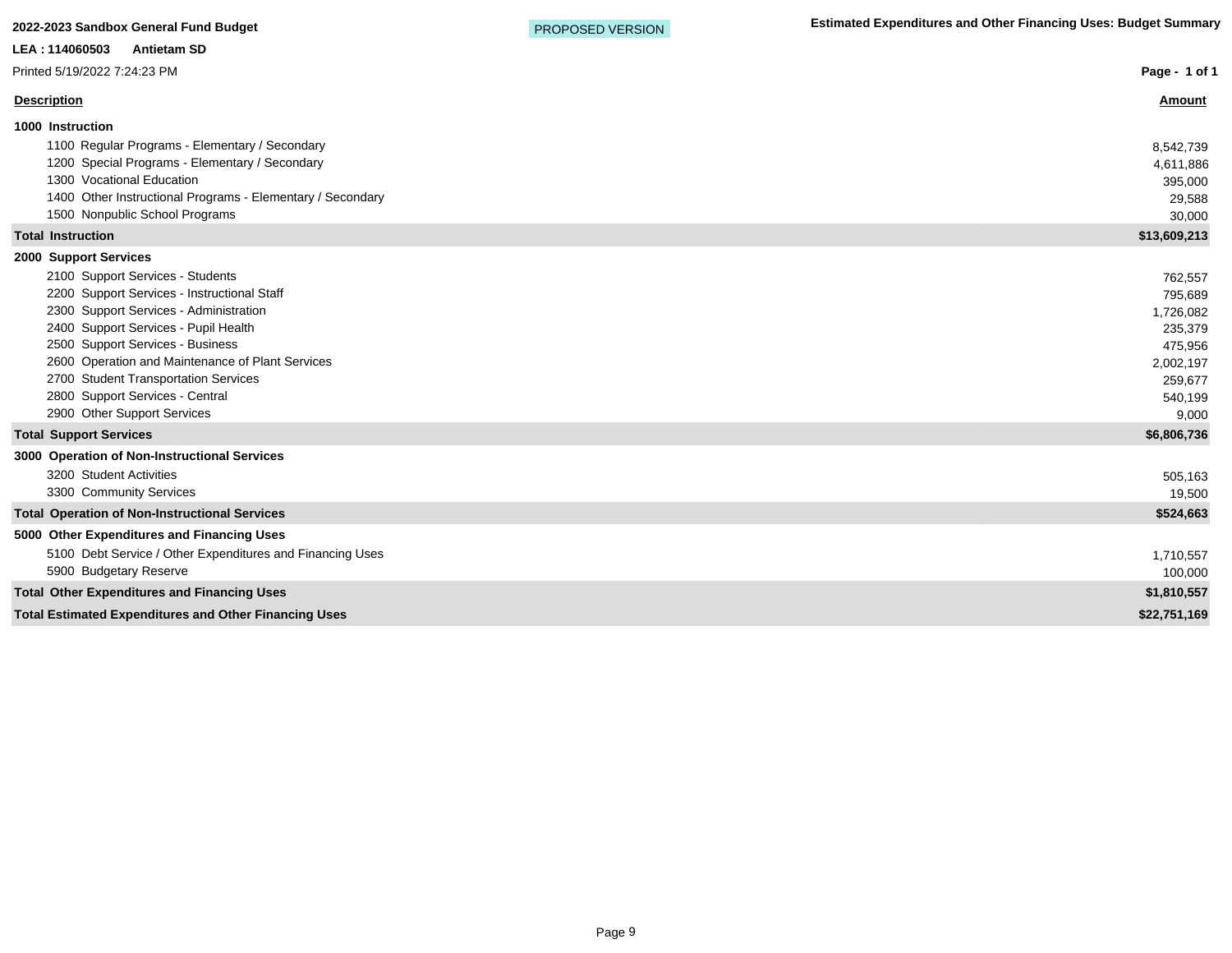# Printed 5/19/2022 7:24:24 PM

### **Description Amount**

| 1000 Instruction                                                                                                                                                                                                                                                                                               |                                                                                   |
|----------------------------------------------------------------------------------------------------------------------------------------------------------------------------------------------------------------------------------------------------------------------------------------------------------------|-----------------------------------------------------------------------------------|
| 1100 Regular Programs - Elementary / Secondary<br>100 Personnel Services - Salaries<br>200 Personnel Services - Employee Benefits<br>300 Purchased Professional and Technical Services<br>400 Purchased Property Services<br>500 Other Purchased Services<br>600 Supplies<br>700 Property<br>800 Other Objects | 4,386,431<br>3,053,708<br>46,000<br>3,300<br>428,100<br>621,700<br>2,000<br>1,500 |
| Total Regular Programs - Elementary / Secondary                                                                                                                                                                                                                                                                | \$8,542,739                                                                       |
| 1200 Special Programs - Elementary / Secondary<br>100 Personnel Services - Salaries<br>200 Personnel Services - Employee Benefits<br>300 Purchased Professional and Technical Services<br>400 Purchased Property Services<br>500 Other Purchased Services<br>600 Supplies                                      | 1,142,857<br>827,129<br>901,000<br>500<br>1,691,750<br>48,650                     |
| Total Special Programs - Elementary / Secondary                                                                                                                                                                                                                                                                | \$4,611,886                                                                       |
| <b>1300 Vocational Education</b><br>500 Other Purchased Services<br><b>Total Vocational Education</b>                                                                                                                                                                                                          | 395,000                                                                           |
|                                                                                                                                                                                                                                                                                                                | \$395,000                                                                         |
| 1400 Other Instructional Programs - Elementary / Secondary<br>100 Personnel Services - Salaries                                                                                                                                                                                                                | 4,400                                                                             |

| 200 Personnel Services - Employee Benefits                  | .888     |
|-------------------------------------------------------------|----------|
| 500 Other Purchased Services                                | 22,500   |
| 800 Other Objects                                           | 800      |
| Total Other Instructional Programs - Elementary / Secondary | \$29,588 |
| 1500 Nonpublic School Programs                              |          |

| 300 Purchased Professional and Technical Services | 30,000       |
|---------------------------------------------------|--------------|
| Total Nonpublic School Programs                   | \$30,000     |
| <b>Total Instruction</b>                          | \$13,609,213 |
|                                                   |              |

**2000 Support Services**

# **2100 Support Services - Students**

| 100 Personnel Services - Salaries                 | 410,240   |
|---------------------------------------------------|-----------|
| 200 Personnel Services - Employee Benefits        | 282,037   |
| 300 Purchased Professional and Technical Services | 60,750    |
| 500 Other Purchased Services                      | 1,950     |
| 600 Supplies                                      | 7,500     |
| 800 Other Objects                                 | 80        |
| <b>Total Support Services - Students</b>          | \$762,557 |
|                                                   |           |

# **2200 Support Services - Instructional Staff**

100 Personnel Services - Salaries 355,873

**Page - 1 of 4**

PROPOSED VERSION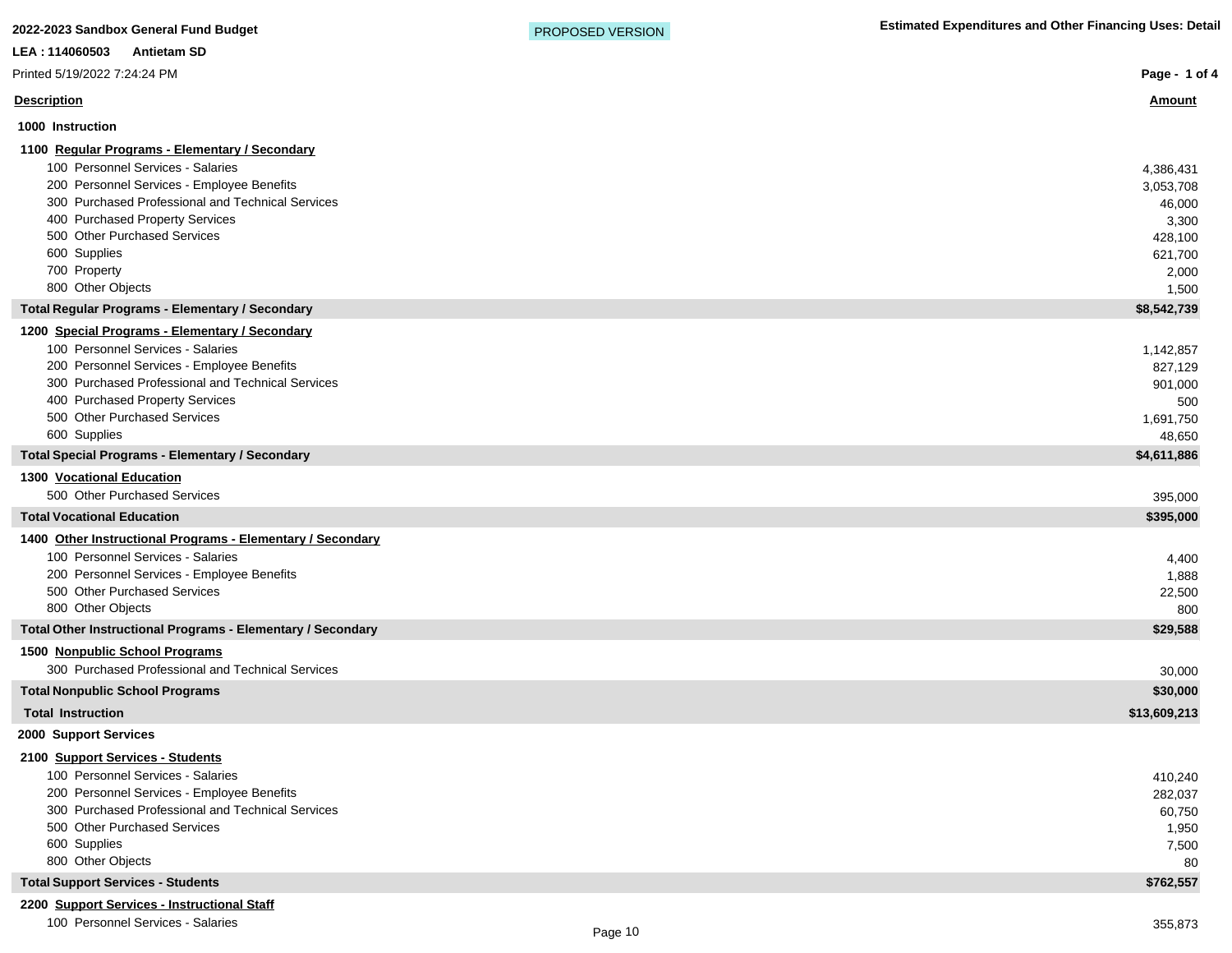| <u>Amount</u><br>200 Personnel Services - Employee Benefits<br>344,966<br>300 Purchased Professional and Technical Services<br>21,750<br>400 Purchased Property Services<br>45,000<br>500 Other Purchased Services<br>2,250<br>600 Supplies<br>25,350<br>800 Other Objects<br>500<br><b>Total Support Services - Instructional Staff</b><br>\$795,689<br>2300 Support Services - Administration<br>100 Personnel Services - Salaries<br>873,503<br>200 Personnel Services - Employee Benefits<br>623,429<br>300 Purchased Professional and Technical Services<br>102,700<br>500 Other Purchased Services<br>73,900<br>600 Supplies<br>28,950<br>800 Other Objects<br>23,600<br><b>Total Support Services - Administration</b><br>\$1,726,082<br>2400 Support Services - Pupil Health<br>100 Personnel Services - Salaries<br>116,062<br>200 Personnel Services - Employee Benefits<br>67,882<br>300 Purchased Professional and Technical Services<br>46,850<br>400 Purchased Property Services<br>1,000<br>500 Other Purchased Services<br>335<br>600 Supplies<br>3,000<br>800 Other Objects<br>250<br><b>Total Support Services - Pupil Health</b><br>\$235,379<br>2500 Support Services - Business<br>100 Personnel Services - Salaries<br>270,552<br>200 Personnel Services - Employee Benefits<br>154,354<br>300 Purchased Professional and Technical Services<br>36,500<br>400 Purchased Property Services<br>4,000<br>500 Other Purchased Services<br>1,750<br>600 Supplies<br>4,000<br>800 Other Objects<br>4,800<br>\$475,956<br><b>Total Support Services - Business</b><br>2600 Operation and Maintenance of Plant Services<br>100 Personnel Services - Salaries<br>585,987<br>200 Personnel Services - Employee Benefits<br>452,210<br>300 Purchased Professional and Technical Services<br>159,000<br>400 Purchased Property Services<br>422,000<br>500 Other Purchased Services<br>55,500<br>600 Supplies<br>319,500<br>700 Property<br>7,500<br>800 Other Objects<br>500<br><b>Total Operation and Maintenance of Plant Services</b><br>\$2,002,197<br>2700 Student Transportation Services | LEA: 114060503<br><b>Antietam SD</b> |               |
|-----------------------------------------------------------------------------------------------------------------------------------------------------------------------------------------------------------------------------------------------------------------------------------------------------------------------------------------------------------------------------------------------------------------------------------------------------------------------------------------------------------------------------------------------------------------------------------------------------------------------------------------------------------------------------------------------------------------------------------------------------------------------------------------------------------------------------------------------------------------------------------------------------------------------------------------------------------------------------------------------------------------------------------------------------------------------------------------------------------------------------------------------------------------------------------------------------------------------------------------------------------------------------------------------------------------------------------------------------------------------------------------------------------------------------------------------------------------------------------------------------------------------------------------------------------------------------------------------------------------------------------------------------------------------------------------------------------------------------------------------------------------------------------------------------------------------------------------------------------------------------------------------------------------------------------------------------------------------------------------------------------------------------------------------------------------------------------------------------------|--------------------------------------|---------------|
|                                                                                                                                                                                                                                                                                                                                                                                                                                                                                                                                                                                                                                                                                                                                                                                                                                                                                                                                                                                                                                                                                                                                                                                                                                                                                                                                                                                                                                                                                                                                                                                                                                                                                                                                                                                                                                                                                                                                                                                                                                                                                                           | Printed 5/19/2022 7:24:24 PM         | Page - 2 of 4 |
|                                                                                                                                                                                                                                                                                                                                                                                                                                                                                                                                                                                                                                                                                                                                                                                                                                                                                                                                                                                                                                                                                                                                                                                                                                                                                                                                                                                                                                                                                                                                                                                                                                                                                                                                                                                                                                                                                                                                                                                                                                                                                                           | <b>Description</b>                   |               |
|                                                                                                                                                                                                                                                                                                                                                                                                                                                                                                                                                                                                                                                                                                                                                                                                                                                                                                                                                                                                                                                                                                                                                                                                                                                                                                                                                                                                                                                                                                                                                                                                                                                                                                                                                                                                                                                                                                                                                                                                                                                                                                           |                                      |               |
|                                                                                                                                                                                                                                                                                                                                                                                                                                                                                                                                                                                                                                                                                                                                                                                                                                                                                                                                                                                                                                                                                                                                                                                                                                                                                                                                                                                                                                                                                                                                                                                                                                                                                                                                                                                                                                                                                                                                                                                                                                                                                                           |                                      |               |
|                                                                                                                                                                                                                                                                                                                                                                                                                                                                                                                                                                                                                                                                                                                                                                                                                                                                                                                                                                                                                                                                                                                                                                                                                                                                                                                                                                                                                                                                                                                                                                                                                                                                                                                                                                                                                                                                                                                                                                                                                                                                                                           |                                      |               |
|                                                                                                                                                                                                                                                                                                                                                                                                                                                                                                                                                                                                                                                                                                                                                                                                                                                                                                                                                                                                                                                                                                                                                                                                                                                                                                                                                                                                                                                                                                                                                                                                                                                                                                                                                                                                                                                                                                                                                                                                                                                                                                           |                                      |               |
|                                                                                                                                                                                                                                                                                                                                                                                                                                                                                                                                                                                                                                                                                                                                                                                                                                                                                                                                                                                                                                                                                                                                                                                                                                                                                                                                                                                                                                                                                                                                                                                                                                                                                                                                                                                                                                                                                                                                                                                                                                                                                                           |                                      |               |
|                                                                                                                                                                                                                                                                                                                                                                                                                                                                                                                                                                                                                                                                                                                                                                                                                                                                                                                                                                                                                                                                                                                                                                                                                                                                                                                                                                                                                                                                                                                                                                                                                                                                                                                                                                                                                                                                                                                                                                                                                                                                                                           |                                      |               |
|                                                                                                                                                                                                                                                                                                                                                                                                                                                                                                                                                                                                                                                                                                                                                                                                                                                                                                                                                                                                                                                                                                                                                                                                                                                                                                                                                                                                                                                                                                                                                                                                                                                                                                                                                                                                                                                                                                                                                                                                                                                                                                           |                                      |               |
|                                                                                                                                                                                                                                                                                                                                                                                                                                                                                                                                                                                                                                                                                                                                                                                                                                                                                                                                                                                                                                                                                                                                                                                                                                                                                                                                                                                                                                                                                                                                                                                                                                                                                                                                                                                                                                                                                                                                                                                                                                                                                                           |                                      |               |
|                                                                                                                                                                                                                                                                                                                                                                                                                                                                                                                                                                                                                                                                                                                                                                                                                                                                                                                                                                                                                                                                                                                                                                                                                                                                                                                                                                                                                                                                                                                                                                                                                                                                                                                                                                                                                                                                                                                                                                                                                                                                                                           |                                      |               |
|                                                                                                                                                                                                                                                                                                                                                                                                                                                                                                                                                                                                                                                                                                                                                                                                                                                                                                                                                                                                                                                                                                                                                                                                                                                                                                                                                                                                                                                                                                                                                                                                                                                                                                                                                                                                                                                                                                                                                                                                                                                                                                           |                                      |               |
|                                                                                                                                                                                                                                                                                                                                                                                                                                                                                                                                                                                                                                                                                                                                                                                                                                                                                                                                                                                                                                                                                                                                                                                                                                                                                                                                                                                                                                                                                                                                                                                                                                                                                                                                                                                                                                                                                                                                                                                                                                                                                                           |                                      |               |
|                                                                                                                                                                                                                                                                                                                                                                                                                                                                                                                                                                                                                                                                                                                                                                                                                                                                                                                                                                                                                                                                                                                                                                                                                                                                                                                                                                                                                                                                                                                                                                                                                                                                                                                                                                                                                                                                                                                                                                                                                                                                                                           |                                      |               |
|                                                                                                                                                                                                                                                                                                                                                                                                                                                                                                                                                                                                                                                                                                                                                                                                                                                                                                                                                                                                                                                                                                                                                                                                                                                                                                                                                                                                                                                                                                                                                                                                                                                                                                                                                                                                                                                                                                                                                                                                                                                                                                           |                                      |               |
|                                                                                                                                                                                                                                                                                                                                                                                                                                                                                                                                                                                                                                                                                                                                                                                                                                                                                                                                                                                                                                                                                                                                                                                                                                                                                                                                                                                                                                                                                                                                                                                                                                                                                                                                                                                                                                                                                                                                                                                                                                                                                                           |                                      |               |
|                                                                                                                                                                                                                                                                                                                                                                                                                                                                                                                                                                                                                                                                                                                                                                                                                                                                                                                                                                                                                                                                                                                                                                                                                                                                                                                                                                                                                                                                                                                                                                                                                                                                                                                                                                                                                                                                                                                                                                                                                                                                                                           |                                      |               |
|                                                                                                                                                                                                                                                                                                                                                                                                                                                                                                                                                                                                                                                                                                                                                                                                                                                                                                                                                                                                                                                                                                                                                                                                                                                                                                                                                                                                                                                                                                                                                                                                                                                                                                                                                                                                                                                                                                                                                                                                                                                                                                           |                                      |               |
|                                                                                                                                                                                                                                                                                                                                                                                                                                                                                                                                                                                                                                                                                                                                                                                                                                                                                                                                                                                                                                                                                                                                                                                                                                                                                                                                                                                                                                                                                                                                                                                                                                                                                                                                                                                                                                                                                                                                                                                                                                                                                                           |                                      |               |
|                                                                                                                                                                                                                                                                                                                                                                                                                                                                                                                                                                                                                                                                                                                                                                                                                                                                                                                                                                                                                                                                                                                                                                                                                                                                                                                                                                                                                                                                                                                                                                                                                                                                                                                                                                                                                                                                                                                                                                                                                                                                                                           |                                      |               |
|                                                                                                                                                                                                                                                                                                                                                                                                                                                                                                                                                                                                                                                                                                                                                                                                                                                                                                                                                                                                                                                                                                                                                                                                                                                                                                                                                                                                                                                                                                                                                                                                                                                                                                                                                                                                                                                                                                                                                                                                                                                                                                           |                                      |               |
|                                                                                                                                                                                                                                                                                                                                                                                                                                                                                                                                                                                                                                                                                                                                                                                                                                                                                                                                                                                                                                                                                                                                                                                                                                                                                                                                                                                                                                                                                                                                                                                                                                                                                                                                                                                                                                                                                                                                                                                                                                                                                                           |                                      |               |
|                                                                                                                                                                                                                                                                                                                                                                                                                                                                                                                                                                                                                                                                                                                                                                                                                                                                                                                                                                                                                                                                                                                                                                                                                                                                                                                                                                                                                                                                                                                                                                                                                                                                                                                                                                                                                                                                                                                                                                                                                                                                                                           |                                      |               |
|                                                                                                                                                                                                                                                                                                                                                                                                                                                                                                                                                                                                                                                                                                                                                                                                                                                                                                                                                                                                                                                                                                                                                                                                                                                                                                                                                                                                                                                                                                                                                                                                                                                                                                                                                                                                                                                                                                                                                                                                                                                                                                           |                                      |               |
|                                                                                                                                                                                                                                                                                                                                                                                                                                                                                                                                                                                                                                                                                                                                                                                                                                                                                                                                                                                                                                                                                                                                                                                                                                                                                                                                                                                                                                                                                                                                                                                                                                                                                                                                                                                                                                                                                                                                                                                                                                                                                                           |                                      |               |
|                                                                                                                                                                                                                                                                                                                                                                                                                                                                                                                                                                                                                                                                                                                                                                                                                                                                                                                                                                                                                                                                                                                                                                                                                                                                                                                                                                                                                                                                                                                                                                                                                                                                                                                                                                                                                                                                                                                                                                                                                                                                                                           |                                      |               |
|                                                                                                                                                                                                                                                                                                                                                                                                                                                                                                                                                                                                                                                                                                                                                                                                                                                                                                                                                                                                                                                                                                                                                                                                                                                                                                                                                                                                                                                                                                                                                                                                                                                                                                                                                                                                                                                                                                                                                                                                                                                                                                           |                                      |               |
|                                                                                                                                                                                                                                                                                                                                                                                                                                                                                                                                                                                                                                                                                                                                                                                                                                                                                                                                                                                                                                                                                                                                                                                                                                                                                                                                                                                                                                                                                                                                                                                                                                                                                                                                                                                                                                                                                                                                                                                                                                                                                                           |                                      |               |
|                                                                                                                                                                                                                                                                                                                                                                                                                                                                                                                                                                                                                                                                                                                                                                                                                                                                                                                                                                                                                                                                                                                                                                                                                                                                                                                                                                                                                                                                                                                                                                                                                                                                                                                                                                                                                                                                                                                                                                                                                                                                                                           |                                      |               |
|                                                                                                                                                                                                                                                                                                                                                                                                                                                                                                                                                                                                                                                                                                                                                                                                                                                                                                                                                                                                                                                                                                                                                                                                                                                                                                                                                                                                                                                                                                                                                                                                                                                                                                                                                                                                                                                                                                                                                                                                                                                                                                           |                                      |               |
|                                                                                                                                                                                                                                                                                                                                                                                                                                                                                                                                                                                                                                                                                                                                                                                                                                                                                                                                                                                                                                                                                                                                                                                                                                                                                                                                                                                                                                                                                                                                                                                                                                                                                                                                                                                                                                                                                                                                                                                                                                                                                                           |                                      |               |
|                                                                                                                                                                                                                                                                                                                                                                                                                                                                                                                                                                                                                                                                                                                                                                                                                                                                                                                                                                                                                                                                                                                                                                                                                                                                                                                                                                                                                                                                                                                                                                                                                                                                                                                                                                                                                                                                                                                                                                                                                                                                                                           |                                      |               |
|                                                                                                                                                                                                                                                                                                                                                                                                                                                                                                                                                                                                                                                                                                                                                                                                                                                                                                                                                                                                                                                                                                                                                                                                                                                                                                                                                                                                                                                                                                                                                                                                                                                                                                                                                                                                                                                                                                                                                                                                                                                                                                           |                                      |               |
|                                                                                                                                                                                                                                                                                                                                                                                                                                                                                                                                                                                                                                                                                                                                                                                                                                                                                                                                                                                                                                                                                                                                                                                                                                                                                                                                                                                                                                                                                                                                                                                                                                                                                                                                                                                                                                                                                                                                                                                                                                                                                                           |                                      |               |
|                                                                                                                                                                                                                                                                                                                                                                                                                                                                                                                                                                                                                                                                                                                                                                                                                                                                                                                                                                                                                                                                                                                                                                                                                                                                                                                                                                                                                                                                                                                                                                                                                                                                                                                                                                                                                                                                                                                                                                                                                                                                                                           |                                      |               |
|                                                                                                                                                                                                                                                                                                                                                                                                                                                                                                                                                                                                                                                                                                                                                                                                                                                                                                                                                                                                                                                                                                                                                                                                                                                                                                                                                                                                                                                                                                                                                                                                                                                                                                                                                                                                                                                                                                                                                                                                                                                                                                           |                                      |               |
|                                                                                                                                                                                                                                                                                                                                                                                                                                                                                                                                                                                                                                                                                                                                                                                                                                                                                                                                                                                                                                                                                                                                                                                                                                                                                                                                                                                                                                                                                                                                                                                                                                                                                                                                                                                                                                                                                                                                                                                                                                                                                                           |                                      |               |
|                                                                                                                                                                                                                                                                                                                                                                                                                                                                                                                                                                                                                                                                                                                                                                                                                                                                                                                                                                                                                                                                                                                                                                                                                                                                                                                                                                                                                                                                                                                                                                                                                                                                                                                                                                                                                                                                                                                                                                                                                                                                                                           |                                      |               |
|                                                                                                                                                                                                                                                                                                                                                                                                                                                                                                                                                                                                                                                                                                                                                                                                                                                                                                                                                                                                                                                                                                                                                                                                                                                                                                                                                                                                                                                                                                                                                                                                                                                                                                                                                                                                                                                                                                                                                                                                                                                                                                           |                                      |               |
|                                                                                                                                                                                                                                                                                                                                                                                                                                                                                                                                                                                                                                                                                                                                                                                                                                                                                                                                                                                                                                                                                                                                                                                                                                                                                                                                                                                                                                                                                                                                                                                                                                                                                                                                                                                                                                                                                                                                                                                                                                                                                                           |                                      |               |
|                                                                                                                                                                                                                                                                                                                                                                                                                                                                                                                                                                                                                                                                                                                                                                                                                                                                                                                                                                                                                                                                                                                                                                                                                                                                                                                                                                                                                                                                                                                                                                                                                                                                                                                                                                                                                                                                                                                                                                                                                                                                                                           |                                      |               |
|                                                                                                                                                                                                                                                                                                                                                                                                                                                                                                                                                                                                                                                                                                                                                                                                                                                                                                                                                                                                                                                                                                                                                                                                                                                                                                                                                                                                                                                                                                                                                                                                                                                                                                                                                                                                                                                                                                                                                                                                                                                                                                           |                                      |               |
|                                                                                                                                                                                                                                                                                                                                                                                                                                                                                                                                                                                                                                                                                                                                                                                                                                                                                                                                                                                                                                                                                                                                                                                                                                                                                                                                                                                                                                                                                                                                                                                                                                                                                                                                                                                                                                                                                                                                                                                                                                                                                                           |                                      |               |
|                                                                                                                                                                                                                                                                                                                                                                                                                                                                                                                                                                                                                                                                                                                                                                                                                                                                                                                                                                                                                                                                                                                                                                                                                                                                                                                                                                                                                                                                                                                                                                                                                                                                                                                                                                                                                                                                                                                                                                                                                                                                                                           |                                      |               |

100 Personnel Services - Salaries 50,155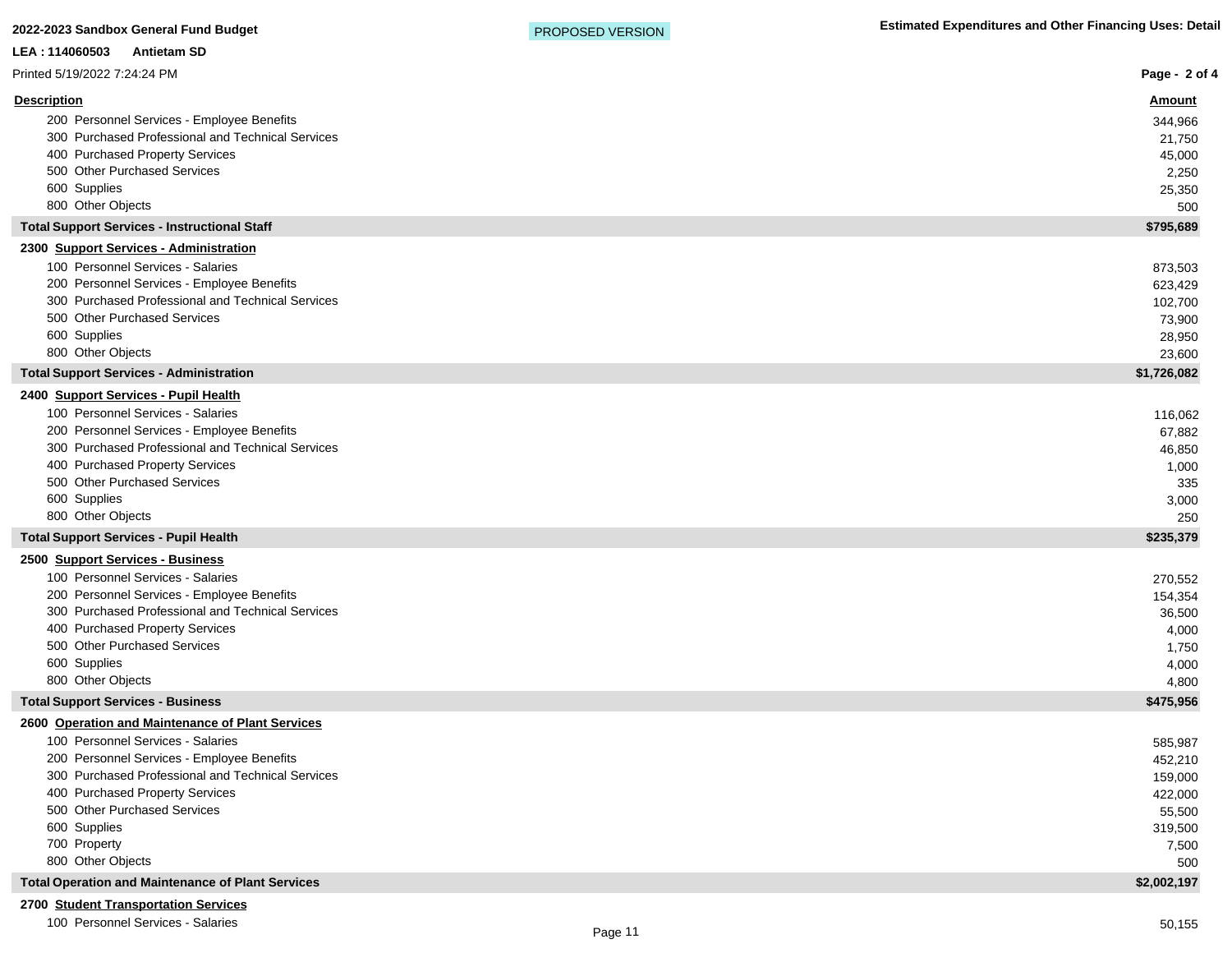| LEA: 114060503<br><b>Antietam SD</b>                                              |                     |
|-----------------------------------------------------------------------------------|---------------------|
| Printed 5/19/2022 7:24:24 PM                                                      | Page - 3 of 4       |
| <b>Description</b>                                                                | <u>Amount</u>       |
| 200 Personnel Services - Employee Benefits                                        | 21,522              |
| 400 Purchased Property Services                                                   | 5,000               |
| 500 Other Purchased Services<br>600 Supplies                                      | 167,000             |
| <b>Total Student Transportation Services</b>                                      | 16,000<br>\$259,677 |
| 2800 Support Services - Central                                                   |                     |
| 100 Personnel Services - Salaries                                                 | 173,705             |
| 200 Personnel Services - Employee Benefits                                        | 117,894             |
| 300 Purchased Professional and Technical Services                                 | 29,600              |
| 400 Purchased Property Services                                                   | 15,000              |
| 500 Other Purchased Services                                                      | 75,000              |
| 600 Supplies<br>700 Property                                                      | 118,000<br>10,000   |
| 800 Other Objects                                                                 | 1,000               |
| <b>Total Support Services - Central</b>                                           | \$540,199           |
| 2900 Other Support Services                                                       |                     |
| 500 Other Purchased Services                                                      | 9,000               |
| <b>Total Other Support Services</b>                                               | \$9,000             |
| <b>Total Support Services</b>                                                     | \$6,806,736         |
| 3000 Operation of Non-Instructional Services                                      |                     |
| 3200 Student Activities                                                           |                     |
| 100 Personnel Services - Salaries                                                 | 229,360             |
| 200 Personnel Services - Employee Benefits                                        | 98,418              |
| 300 Purchased Professional and Technical Services<br>500 Other Purchased Services | 62,000              |
| 600 Supplies                                                                      | 60,500<br>45,635    |
| 800 Other Objects                                                                 | 9,250               |
| <b>Total Student Activities</b>                                                   | \$505,163           |
| 3300 Community Services                                                           |                     |
| 300 Purchased Professional and Technical Services                                 | 18,500              |
| 600 Supplies                                                                      | 1,000               |
| <b>Total Community Services</b>                                                   | \$19,500            |
| <b>Total Operation of Non-Instructional Services</b>                              | \$524,663           |
| 5000 Other Expenditures and Financing Uses                                        |                     |
| 5100 Debt Service / Other Expenditures and Financing Uses                         |                     |
| 800 Other Objects                                                                 | 520,557             |
| 900 Other Uses of Funds                                                           | 1,190,000           |
| Total Debt Service / Other Expenditures and Financing Uses                        | \$1,710,557         |
| 5900 Budgetary Reserve                                                            |                     |
| 800 Other Objects                                                                 | 100,000             |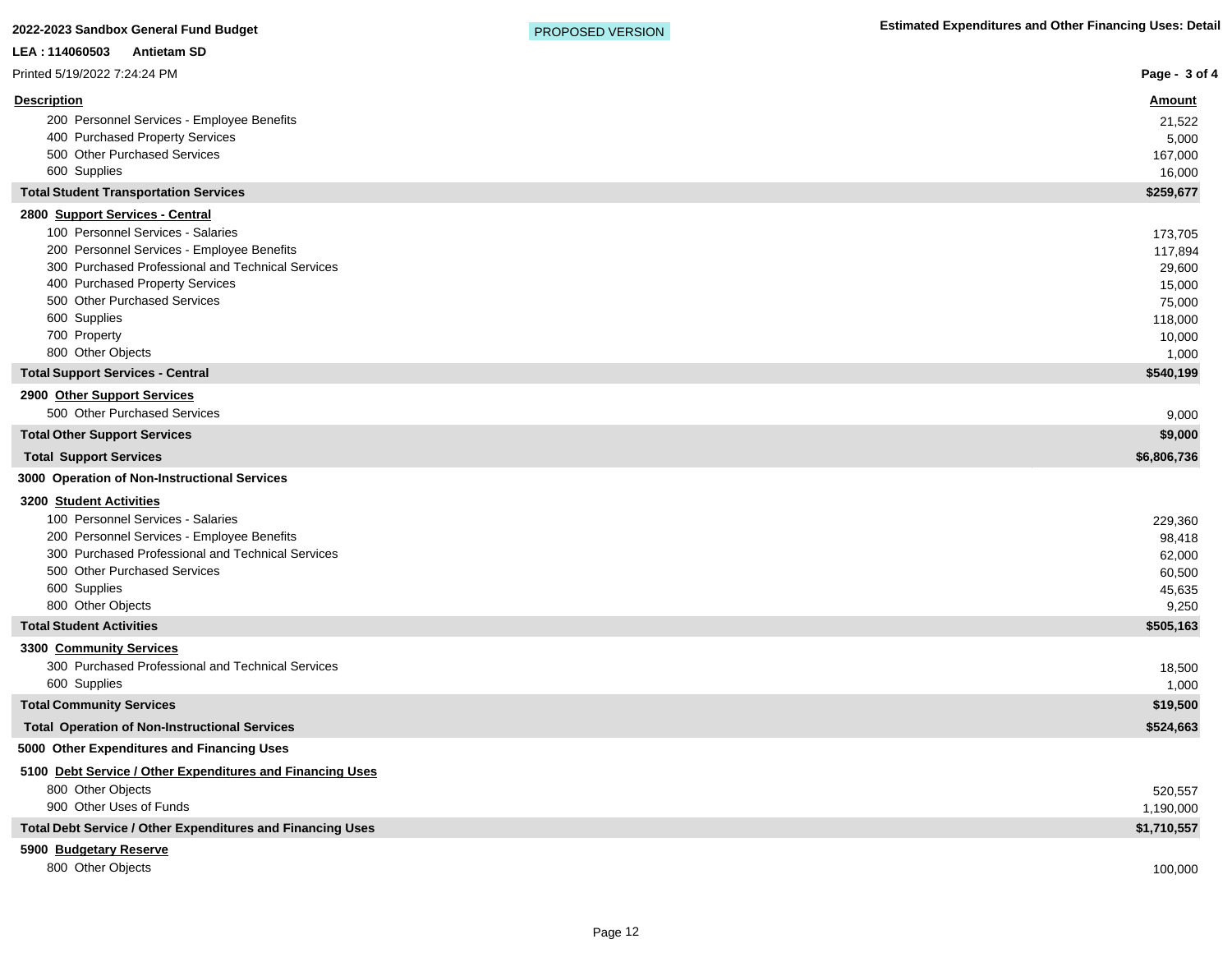| 2022-2023 Sandbox General Fund Budget |  |  |  |  |
|---------------------------------------|--|--|--|--|
|---------------------------------------|--|--|--|--|

| Page - 4 of 4 |
|---------------|
| <b>Amount</b> |
| \$100,000     |
| \$1,810,557   |
| \$22,751,169  |
|               |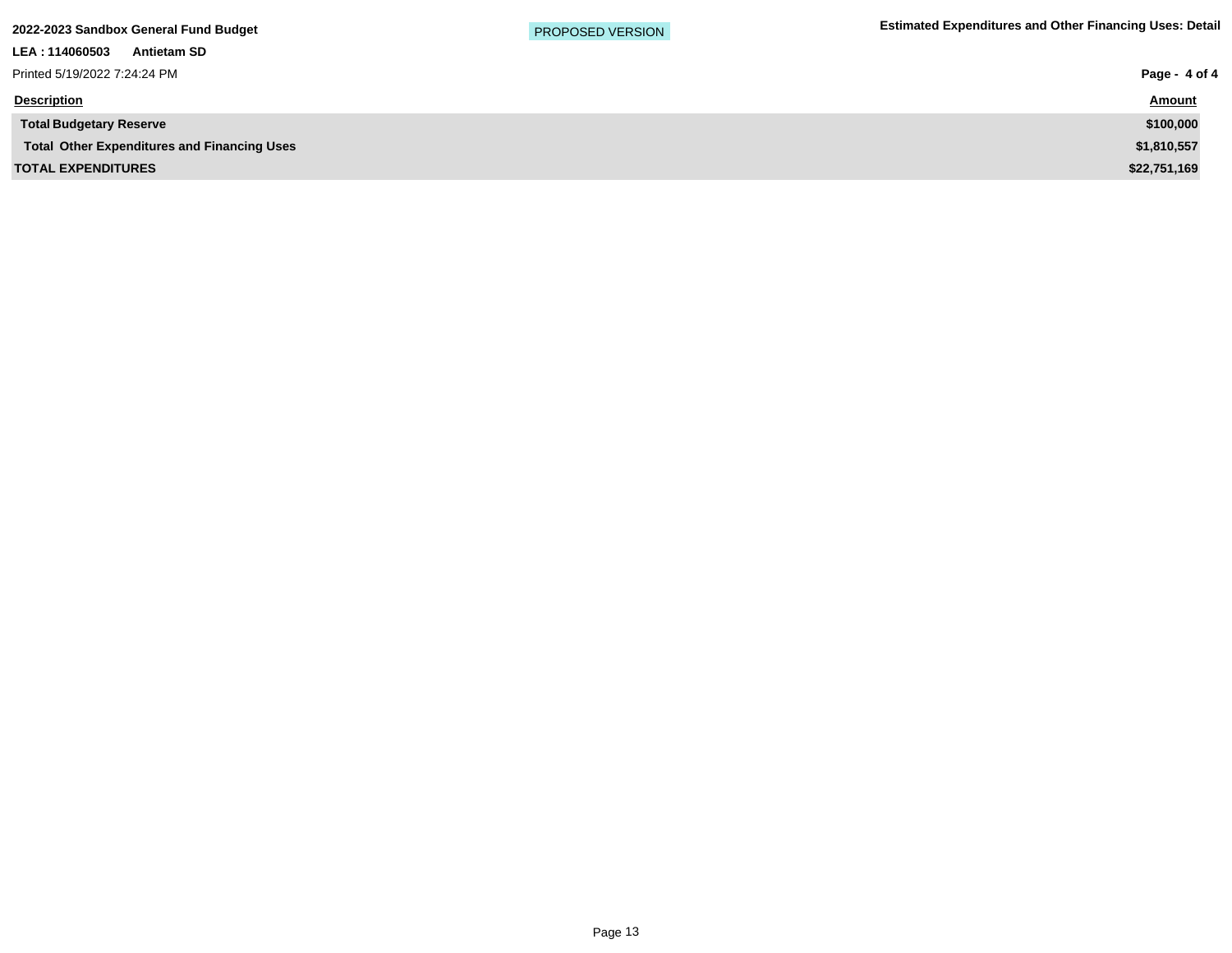|                | <u>ZUZZ-ZUZJ JAHUDUX UBHBIAI FUHU BUUYBI</u> |  |
|----------------|----------------------------------------------|--|
| LEA: 114060503 | <b>Antietam SD</b>                           |  |

Printed 5/19/2022 7:24:25 PM

| Page - 1 of 2 |  |
|---------------|--|

| $1.111$ teg $3/13/20221$ . 24.23 T M                         |                     | r ay <del>c</del>     |
|--------------------------------------------------------------|---------------------|-----------------------|
| <b>Cash and Short-Term Investments</b>                       | 06/30/2022 Estimate | 06/30/2023 Projection |
| <b>General Fund</b>                                          | 5,000,000           | 3,200,000             |
| Public Purpose (Expendable) Trust Fund                       |                     |                       |
| Other Comptroller-Approved Special Revenue Funds             |                     |                       |
| Athletic / School-Sponsored Extra Curricular Activities Fund |                     |                       |
| Capital Reserve Fund - § 690, §1850                          |                     |                       |
| Capital Reserve Fund - § 1431                                | 540,000             | 500,000               |
| Other Capital Projects Fund                                  | 2,000,000           | 500,000               |
| Debt Service Fund                                            |                     |                       |
| Food Service / Cafeteria Operations Fund                     |                     |                       |
| Child Care Operations Fund                                   |                     |                       |
| <b>Other Enterprise Funds</b>                                |                     |                       |
| <b>Internal Service Fund</b>                                 |                     |                       |
| Private Purpose Trust Fund                                   |                     |                       |
| <b>Investment Trust Fund</b>                                 |                     |                       |
| <b>Pension Trust Fund</b>                                    |                     |                       |
| <b>Activity Fund</b>                                         |                     |                       |
| Other Agency Fund                                            |                     |                       |
| <b>Permanent Fund</b>                                        |                     |                       |
| <b>Total Cash and Short-Term Investments</b>                 | \$7,540,000         | \$4,200,000           |
| <b>Long-Term Investments</b>                                 | 06/30/2022 Estimate | 06/30/2023 Projection |

General Fund Public Purpose (Expendable) Trust Fund Other Comptroller-Approved Special Revenue Funds Athletic / School-Sponsored Extra Curricular Activities Fund Capital Reserve Fund - § 690, §1850 Capital Reserve Fund - § 1431 Other Capital Projects Fund Debt Service Fund Food Service / Cafeteria Operations Fund Child Care Operations Fund Other Enterprise Funds Internal Service Fund Private Purpose Trust Fund Investment Trust Fund Pension Trust Fund Activity Fund Other Agency Fund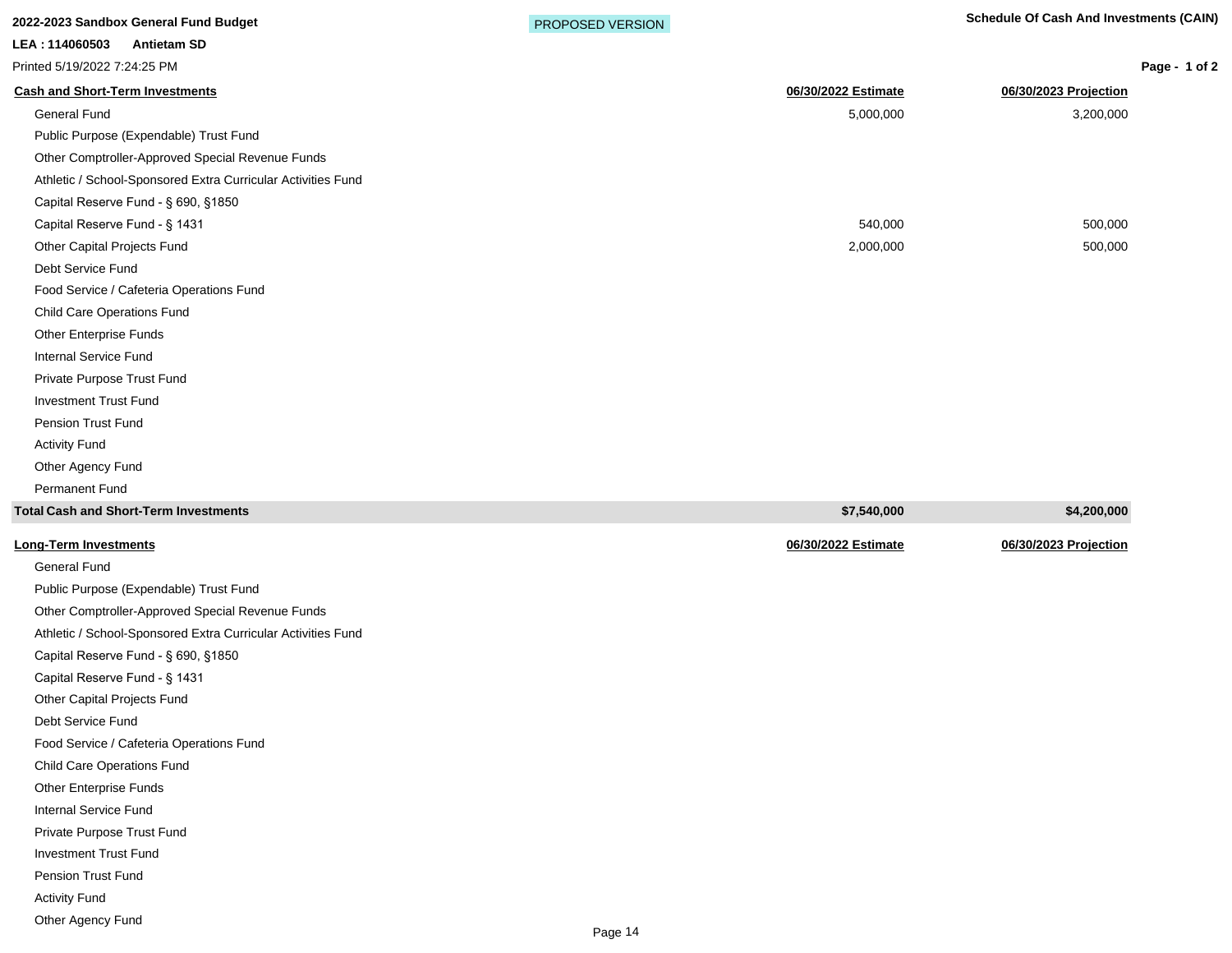| 2022-2023 Sandbox General Fund Budget | <b>PROPOSED VERSION</b> | <b>Schedule Of Cash And Investments (CAIN)</b> |
|---------------------------------------|-------------------------|------------------------------------------------|
| LEA: 114060503<br><b>Antietam SD</b>  |                         |                                                |
| Printed 5/19/2022 7:24:25 PM          |                         | Page - $2$ of 2                                |
| <b>Long-Term Investments</b>          | 06/30/2022 Estimate     | 06/30/2023 Projection                          |
| <b>Permanent Fund</b>                 |                         |                                                |
| <b>Total Long-Term Investments</b>    |                         |                                                |
| <b>TOTAL CASH AND INVESTMENTS</b>     | \$7,540,000             | \$4,200,000                                    |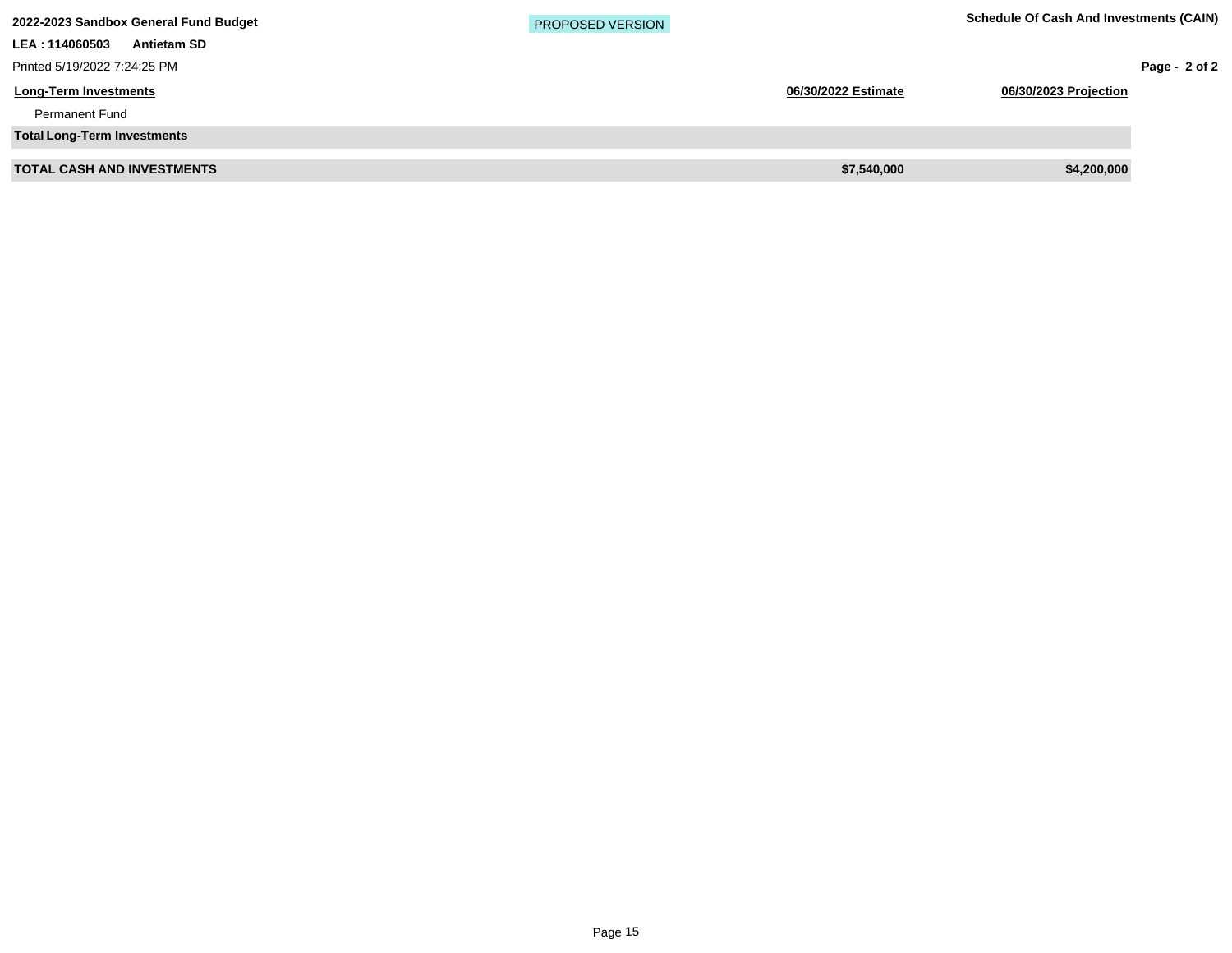**Long-Term Indebtedness 06/30/2022 Estimate 06/30/2023 Projection General Fund** 0510 Bonds Payable 19,260,000 18,145,000 19,260,000 19,260,000 19,260,000 19,260,000 18,145,000 19,260,000 18,145,000 0520 Extended-Term Financing Agreements Payable 0530 Lease-Purchase Obligations 75,000 0540 Accumulated Compensated Absences 200,000 190,000 190,000 190,000 190,000 190,000 190,000 190,000 190,000 0550 Authority Lease Obligations 0560 Other Post-Employment Benefits (OPEB) 0599 Other Noncurrent Liabilities **2022-2023 Sandbox General Fund Budget <b>Schedule Of Indebtedness (DEBT) PROPOSED VERSION LEA : 114060503 Antietam SD** Printed 5/19/2022 7:24:27 PM PROPOSED VERSION

**Total General Fund \$19,535,000 \$18,335,000**

## **Public Purpose (Expendable) Trust Fund**

0510 Bonds Payable

0520 Extended-Term Financing Agreements Payable

0530 Lease-Purchase Obligations

0540 Accumulated Compensated Absences

0550 Authority Lease Obligations

0560 Other Post-Employment Benefits (OPEB)

0599 Other Noncurrent Liabilities

**Total Public Purpose (Expendable) Trust Fund**

#### **Other Comptroller-Approved Special Revenue Funds**

0510 Bonds Payable

0520 Extended-Term Financing Agreements Payable

0530 Lease-Purchase Obligations

0540 Accumulated Compensated Absences

0550 Authority Lease Obligations

0560 Other Post-Employment Benefits (OPEB)

0599 Other Noncurrent Liabilities

**Total Other Comptroller-Approved Special Revenue Funds**

### **Athletic / School-Sponsored Extra Curricular Activities Fund**

0510 Bonds Payable

0520 Extended-Term Financing Agreements Payable

0530 Lease-Purchase Obligations

0540 Accumulated Compensated Absences

0550 Authority Lease Obligations

0560 Other Post-Employment Benefits (OPEB)

0599 Other Noncurrent Liabilities

**Total Athletic / School-Sponsored Extra Curricular Activities Fund**

## Capital Reserve Fund - § 690, §1850

0510 Bonds Payable

0520 Extended-Term Financing Agreements Payable

**Page - 1 of 6**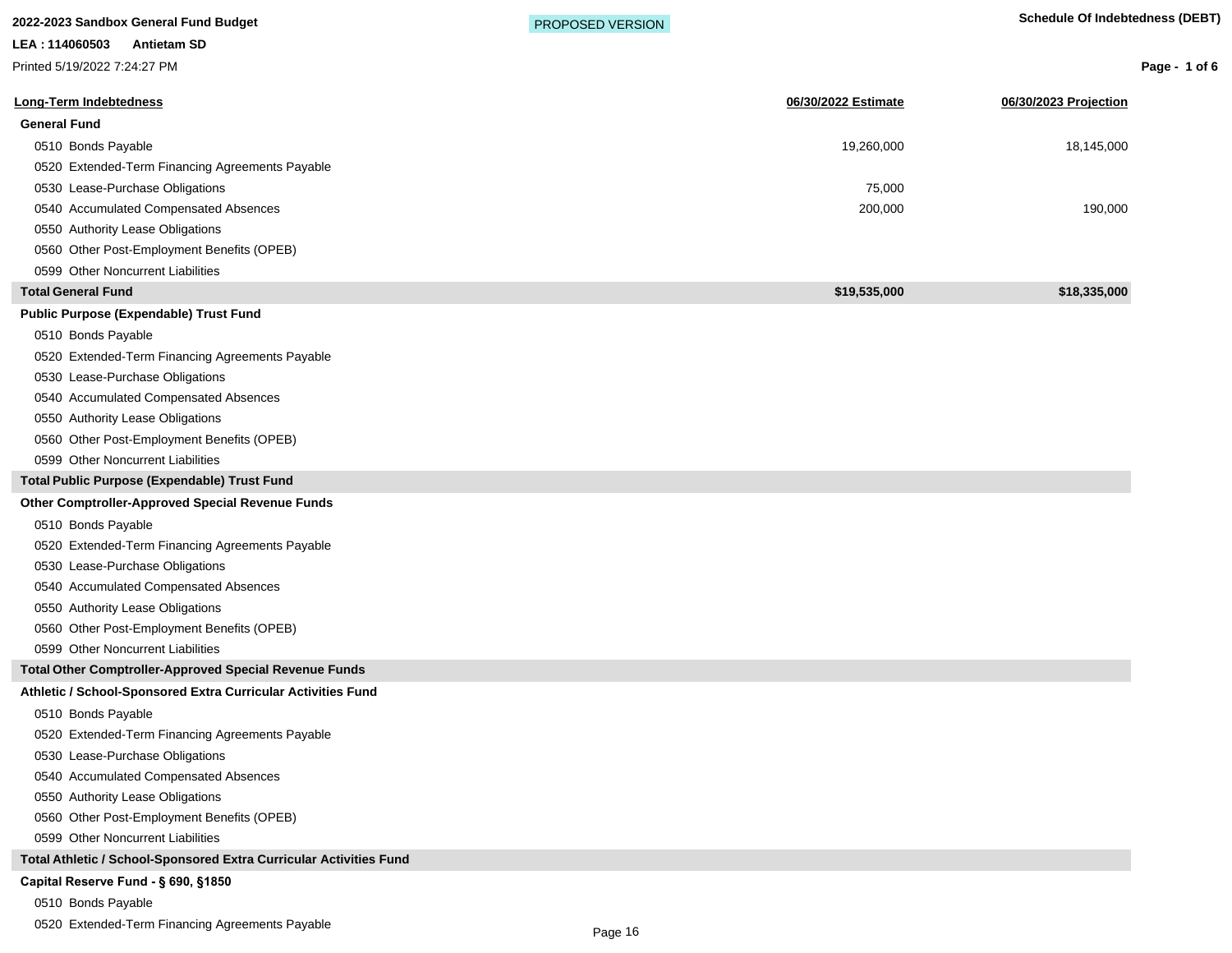**2022-2023 Sandbox General Fund Budget <b>Schedule Of Indebtedness (DEBT) PROPOSED VERSION** 

### **LEA : 114060503 Antietam SD**

Printed 5/19/2022 7:24:27 PM

#### **Long-Term Indebtedness 06/30/2022 Estimate 06/30/2023 Projection**

- 0530 Lease-Purchase Obligations
- 0540 Accumulated Compensated Absences
- 0550 Authority Lease Obligations
- 0560 Other Post-Employment Benefits (OPEB)
- 0599 Other Noncurrent Liabilities

## **Total Capital Reserve Fund - § 690, §1850**

## Capital Reserve Fund - § 1431

- 0510 Bonds Payable
- 0520 Extended-Term Financing Agreements Payable
- 0530 Lease-Purchase Obligations
- 0540 Accumulated Compensated Absences
- 0550 Authority Lease Obligations
- 0560 Other Post-Employment Benefits (OPEB)
- 0599 Other Noncurrent Liabilities

# **Total Capital Reserve Fund - § 1431**

#### **Other Capital Projects Fund**

- 0510 Bonds Payable
- 0520 Extended-Term Financing Agreements Payable
- 0530 Lease-Purchase Obligations
- 0540 Accumulated Compensated Absences
- 0550 Authority Lease Obligations
- 0560 Other Post-Employment Benefits (OPEB)
- 0599 Other Noncurrent Liabilities

### **Total Other Capital Projects Fund**

#### **Debt Service Fund**

0510 Bonds Payable

- 0520 Extended-Term Financing Agreements Payable
- 0530 Lease-Purchase Obligations
- 0540 Accumulated Compensated Absences
- 0550 Authority Lease Obligations
- 0560 Other Post-Employment Benefits (OPEB)
- 0599 Other Noncurrent Liabilities

#### **Total Debt Service Fund**

#### **Food Service / Cafeteria Operations Fund**

- 0510 Bonds Payable
- 0520 Extended-Term Financing Agreements Payable
- 0530 Lease-Purchase Obligations
- 0540 Accumulated Compensated Absences
- 0550 Authority Lease Obligations

**Page - 2 of 6**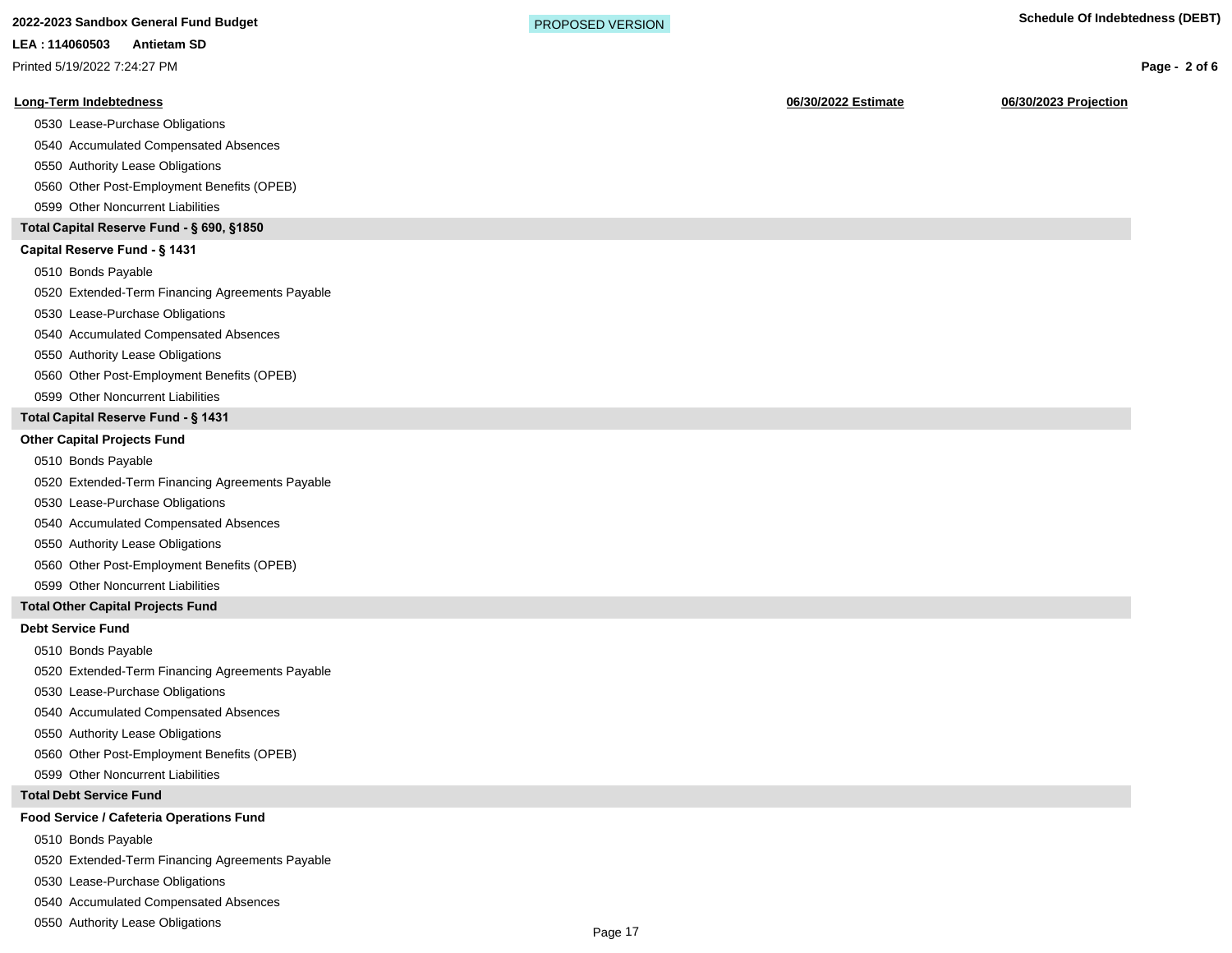# **Long-Term Indebtedness 06/30/2022 Estimate 06/30/2023 Projection** 0560 Other Post-Employment Benefits (OPEB) 0599 Other Noncurrent Liabilities **Total Food Service / Cafeteria Operations Fund Child Care Operations Fund** 0510 Bonds Payable 0520 Extended-Term Financing Agreements Payable 0530 Lease-Purchase Obligations 0540 Accumulated Compensated Absences 0550 Authority Lease Obligations 0560 Other Post-Employment Benefits (OPEB) 0599 Other Noncurrent Liabilities **Total Child Care Operations Fund Other Enterprise Funds** 0510 Bonds Payable 0520 Extended-Term Financing Agreements Payable 0530 Lease-Purchase Obligations 0540 Accumulated Compensated Absences 0550 Authority Lease Obligations 0560 Other Post-Employment Benefits (OPEB) 0599 Other Noncurrent Liabilities **Total Other Enterprise Funds Internal Service Fund** 0510 Bonds Payable **2022-2023 Sandbox General Fund Budget <b>Schedule Of Indebtedness (DEBT) PROPOSED VERSION Page - 3 of 6 LEA : 114060503 Antietam SD** Printed 5/19/2022 7:24:27 PM PROPOSED VERSION

0520 Extended-Term Financing Agreements Payable

0530 Lease-Purchase Obligations

0540 Accumulated Compensated Absences

0550 Authority Lease Obligations

0560 Other Post-Employment Benefits (OPEB)

0599 Other Noncurrent Liabilities

#### **Total Internal Service Fund**

# **Private Purpose Trust Fund**

0510 Bonds Payable

0520 Extended-Term Financing Agreements Payable

0530 Lease-Purchase Obligations

0540 Accumulated Compensated Absences

0550 Authority Lease Obligations

0560 Other Post-Employment Benefits (OPEB)

0599 Other Noncurrent Liabilities

## **Total Private Purpose Trust Fund**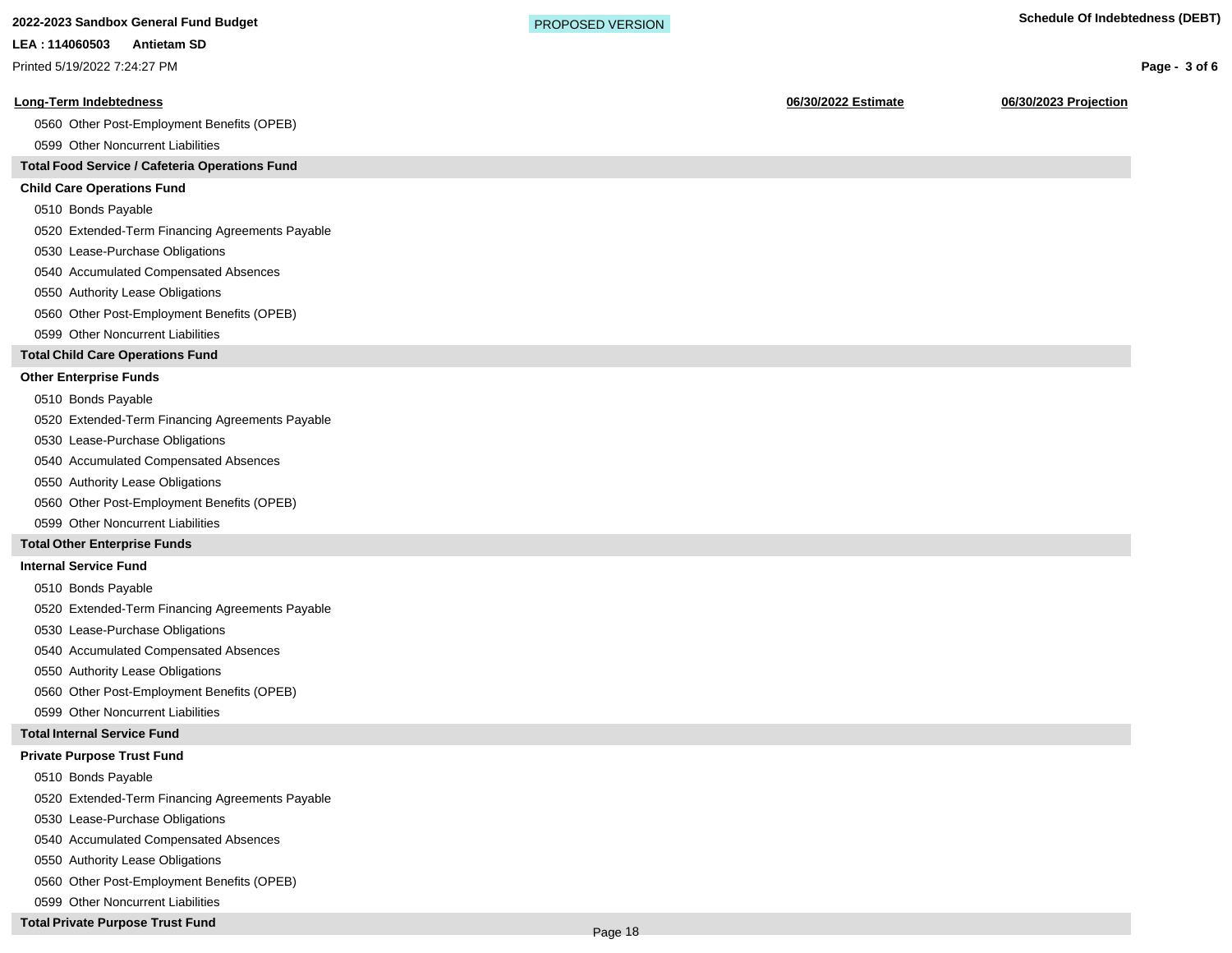# **2022-2023 Sandbox General Fund Budget <b>Schedule Of Indebtedness (DEBT) PROPOSED VERSION**

#### **LEA : 114060503 Antietam SD**

Printed 5/19/2022 7:24:27 PM

#### **Long-Term Indebtedness 06/30/2022 Estimate 06/30/2023 Projection**

#### **Investment Trust Fund**

#### 0510 Bonds Payable

- 0520 Extended-Term Financing Agreements Payable
- 0530 Lease-Purchase Obligations
- 0540 Accumulated Compensated Absences
- 0550 Authority Lease Obligations
- 0560 Other Post-Employment Benefits (OPEB)
- 0599 Other Noncurrent Liabilities

### **Total Investment Trust Fund**

## **Pension Trust Fund**

#### 0510 Bonds Payable

0520 Extended-Term Financing Agreements Payable

- 0530 Lease-Purchase Obligations
- 0540 Accumulated Compensated Absences
- 0550 Authority Lease Obligations
- 0560 Other Post-Employment Benefits (OPEB)
- 0599 Other Noncurrent Liabilities

#### **Total Pension Trust Fund**

#### **Activity Fund**

- 0510 Bonds Payable
- 0520 Extended-Term Financing Agreements Payable
- 0530 Lease-Purchase Obligations
- 0540 Accumulated Compensated Absences
- 0550 Authority Lease Obligations
- 0560 Other Post-Employment Benefits (OPEB)
- 0599 Other Noncurrent Liabilities

#### **Total Activity Fund**

#### **Other Agency Fund**

- 0510 Bonds Payable
- 0520 Extended-Term Financing Agreements Payable
- 0530 Lease-Purchase Obligations
- 0540 Accumulated Compensated Absences
- 0550 Authority Lease Obligations
- 0560 Other Post-Employment Benefits (OPEB)
- 0599 Other Noncurrent Liabilities

#### **Total Other Agency Fund**

#### **Permanent Fund**

- 0510 Bonds Payable
- 0520 Extended-Term Financing Agreements Payable

**Page - 4 of 6**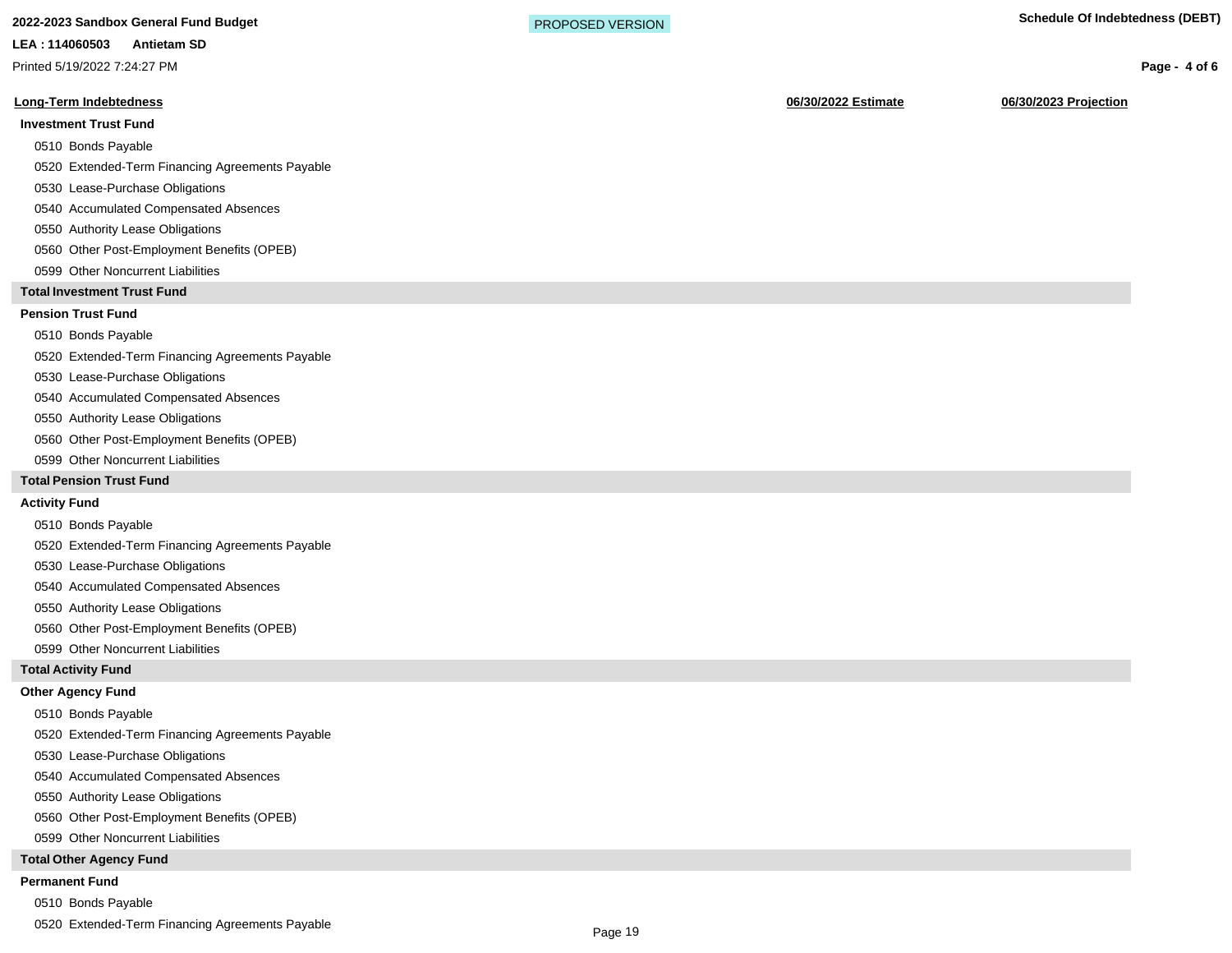| 2022-2023 Sandbox General Fund Budget      | <b>PROPOSED VERSION</b> |                                              | Schedule Of Indebtedness (DEBT) |
|--------------------------------------------|-------------------------|----------------------------------------------|---------------------------------|
| LEA: 114060503<br><b>Antietam SD</b>       |                         |                                              |                                 |
| Printed 5/19/2022 7:24:27 PM               |                         |                                              | Page - $5$ of 6                 |
| <b>Long-Term Indebtedness</b>              |                         | 06/30/2022 Estimate<br>06/30/2023 Projection |                                 |
| 0530 Lease-Purchase Obligations            |                         |                                              |                                 |
| 0540 Accumulated Compensated Absences      |                         |                                              |                                 |
| 0550 Authority Lease Obligations           |                         |                                              |                                 |
| 0560 Other Post-Employment Benefits (OPEB) |                         |                                              |                                 |
| 0599 Other Noncurrent Liabilities          |                         |                                              |                                 |
| <b>Total Permanent Fund</b>                |                         |                                              |                                 |
| <b>Total Long-Term Indebtedness</b>        |                         | \$19,535,000                                 | \$18,335,000                    |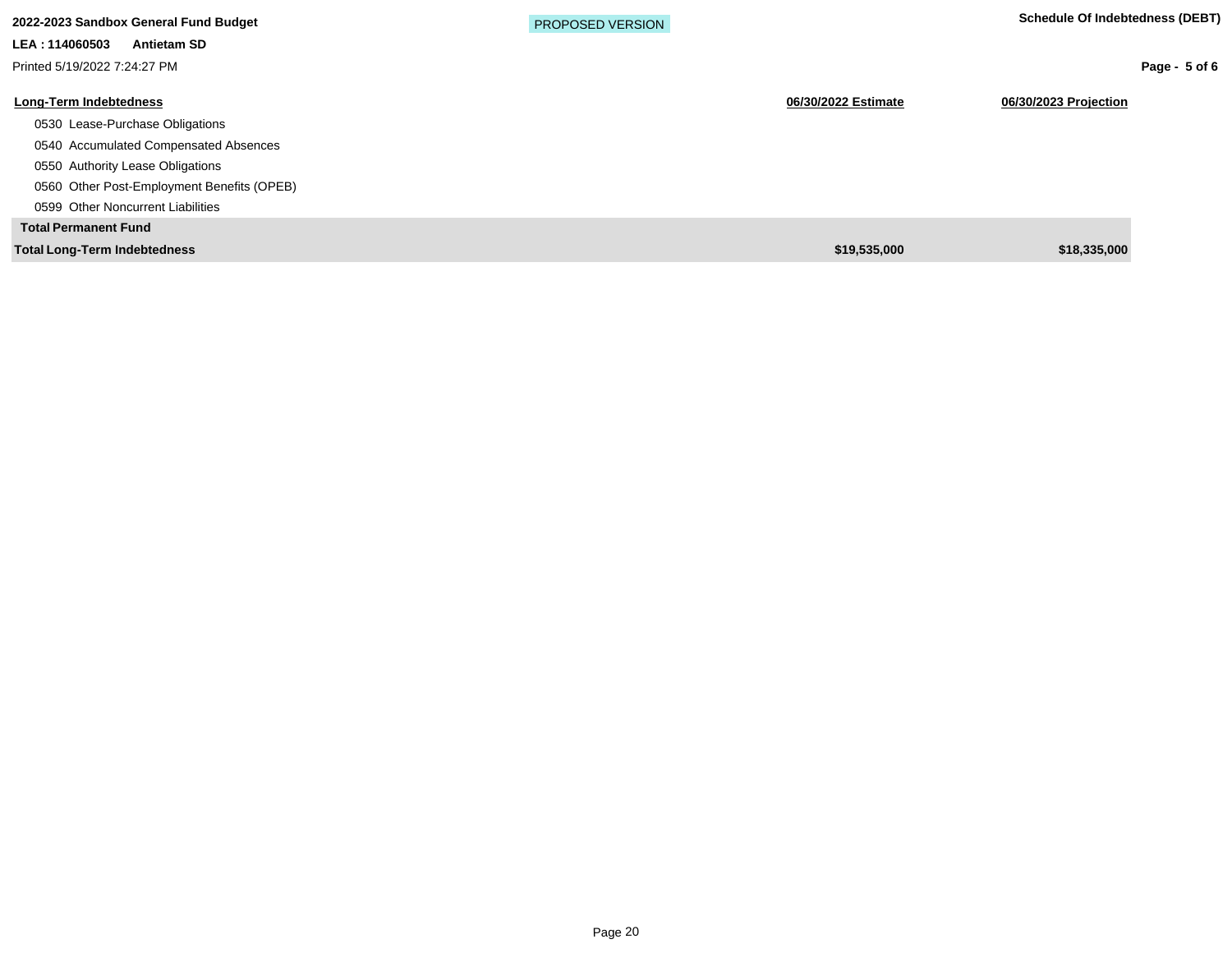# **2022-2023 Sandbox General Fund Budget <b>Schedule Of Indebtedness (DEBT) PROPOSED VERSION**

**LEA : 114060503 Antietam SD**

Printed 5/19/2022 7:24:27 PM

**Page - 6 of 6**

| <b>Short-Term Payables</b>                                   | 06/30/2022 Estimate | 06/30/2023 Projection |
|--------------------------------------------------------------|---------------------|-----------------------|
| <b>General Fund</b>                                          | 950,000             | 950,000               |
| Public Purpose (Expendable) Trust Fund                       |                     |                       |
| Other Comptroller-Approved Special Revenue Funds             |                     |                       |
| Athletic / School-Sponsored Extra Curricular Activities Fund |                     |                       |
| Capital Reserve Fund - § 690, §1850                          |                     |                       |
| Capital Reserve Fund - § 1431                                |                     |                       |
| Other Capital Projects Fund                                  |                     |                       |
| Debt Service Fund                                            |                     |                       |
| Food Service / Cafeteria Operations Fund                     |                     |                       |
| <b>Child Care Operations Fund</b>                            |                     |                       |
| <b>Other Enterprise Funds</b>                                |                     |                       |
| <b>Internal Service Fund</b>                                 |                     |                       |
| Private Purpose Trust Fund                                   |                     |                       |
| <b>Investment Trust Fund</b>                                 |                     |                       |
| Pension Trust Fund                                           |                     |                       |
| <b>Activity Fund</b>                                         |                     |                       |
| Other Agency Fund                                            |                     |                       |
| Permanent Fund                                               |                     |                       |
| <b>Total Short-Term Payables</b>                             | \$950,000           | \$950,000             |
|                                                              |                     |                       |
| <b>TOTAL INDEBTEDNESS</b>                                    | \$20,485,000        | \$19,285,000          |